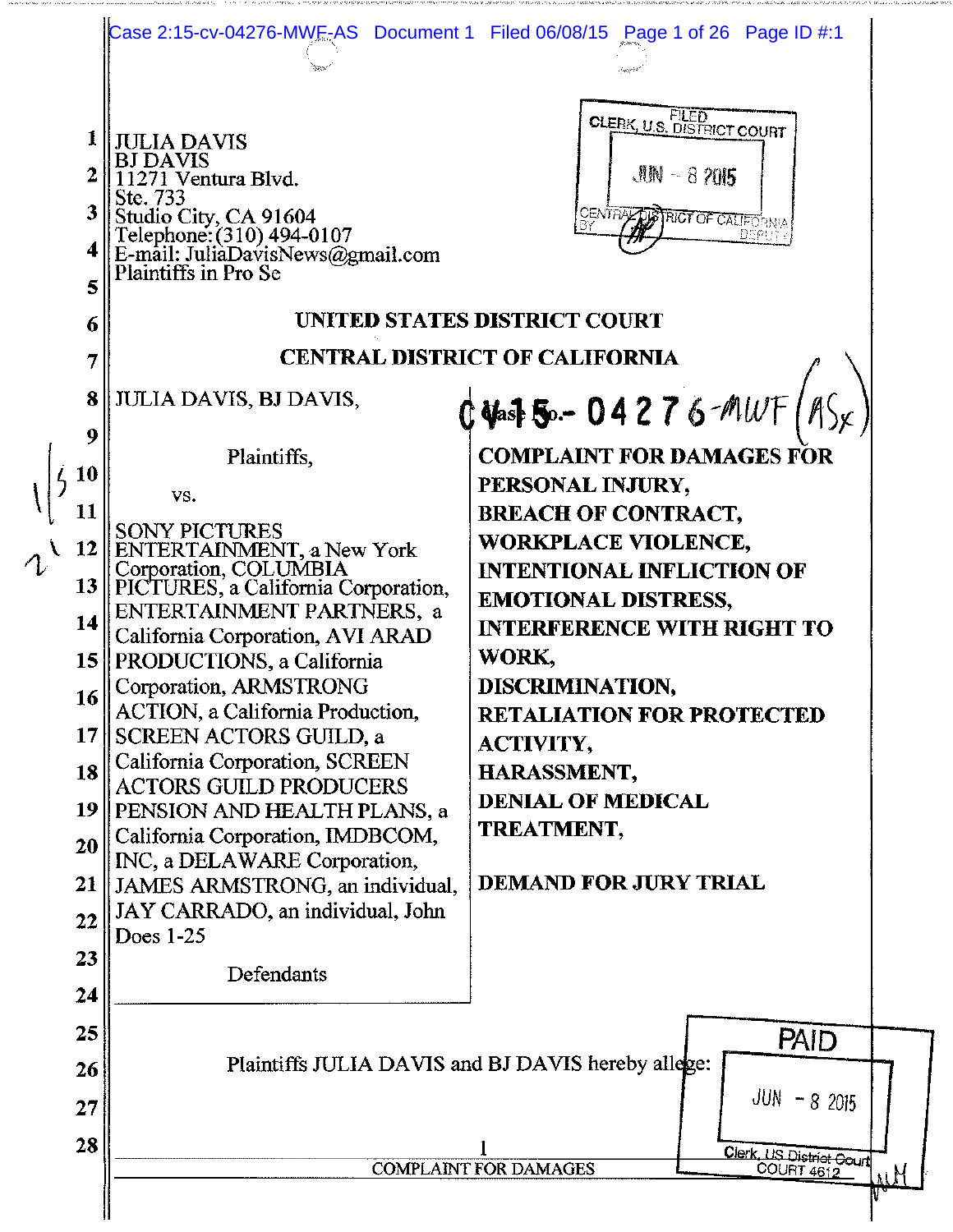#### **JURISDICTION**

The court has jurisdiction over this action pursuant to 28 U.S.C. 1331 3 1. and 28 U.S.C. 1367. 4

### <u>VENUE</u>

8  $\overline{2}$ . Venue is proper in the Central District of California pursuant to 28 U.S.C. 1391, because Plaintiffs reside in this district, a substantial part of the 9 10 events or omissions giving rise to the claim occurred in the district, these events involve parties that reside in different states, the amount in controversy is over 11 12 \$75,000 and the injury involved a violation of a federal law. In addition to 13 California-based corporations named as Defendants, non-California companies named as Defendants keep branch offices and/or other facilities in California and 14 15 therefore can be considered to have minimum contacts with this state.

### **INTRODUCTION**

3. 19 Plaintiffs JULIA DAVIS and BJ DAVIS are citizens of the United 20 States and at all times relevant to this lawsuit were residents of the State of 21 California. Plaintiff BJ DAVIS is a highly successful, world renowned, Hollywood 22 Stuntman Hall of Fame inductee, world record holder, Stuntman, stunt double to 23 five Academy Award winners, with a Bachelor Of Science in Communications, 24 who studied at the Lee Strasberg Theatre & Film Institute. Plaintiff JULIA DAVIS 25 is an accomplished stuntwoman, having doubled two Academy Award winners. She has a Masters Degree and fluently speaks multiple languages. 26

27 28

1

2

5

6

7

16

17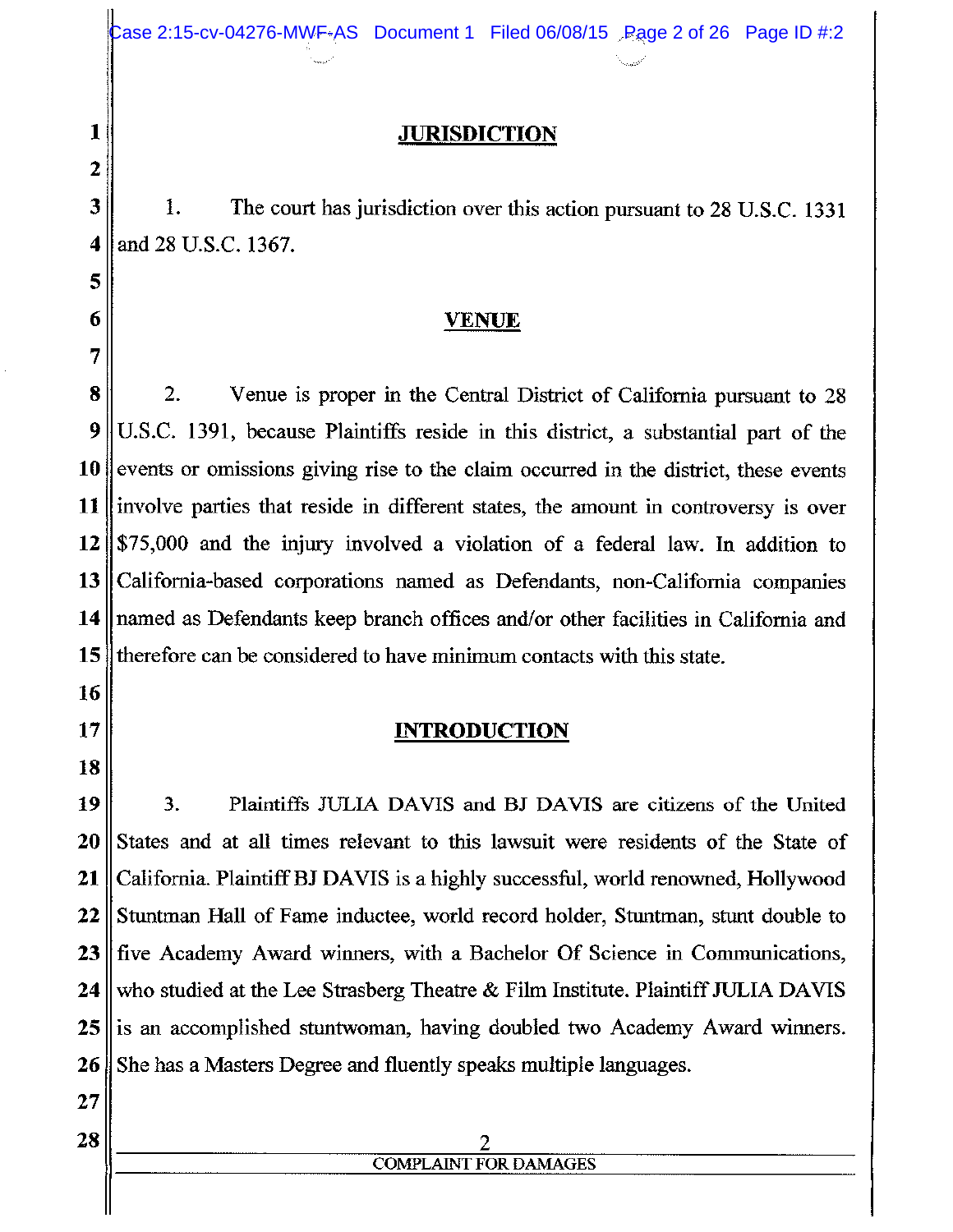Case 2:15-cv-04276-MWF-AS Document 1 Filed 06/08/15 Rage 3 of 26 Page ID #:3

4. 1 Plaintiffs BJ DAVIS and JULIA DAVIS were contractually employed 2 by Defendants SONY PICTURES ("SONY") and COLUMBIA PICTURES ("COLUMBIA"), as Screen Actors Guild ("SAG") signators, employing the 3 services of SAG members only. Plaintiffs BJ DAVIS and JULIA DAVIS were 4 employed under the covenants of the Screen Actors Guild, as members in good 5 6 standing, to work per guild guidelines and provisions. Contractual agreements 7 signed by Plaintiffs BJ DAVIS and JULIA DAVIS incorporate the terms of SAG 8 Codified Basic Agreement, which guarantees safe workplace environment, OSHA 9 meetings before any stunt-related activities and provides other guarantees, violated 10 by Defendants. Defendants SONY and COLUMBIA PICTURES are in breach of 11 their contractual agreements with Plaintiffs, as detailed within this complaint.

12

17

5. On or about June 8, 2013, Plaintiff BJ DAVIS sustained workplace 13 14 violence, intentional assault leading to life-altering disability in a hostile 15 workplace, on the set of the feature film "The Amazing Spider-Man 2" while 16 employed by Defendants SONY PICTURES and COLUMBIA PICTURES.

6. Discrimination against Plaintiffs commenced when they were hired 18 "as locals", based on the claim of Defendant JAMES ARMSTRONG and his 19 father, ANDY ARMSTRONG that production companies (Defendants SONY, 20 COLUMBIA PICTURES, AVI ARAD PRODUCTIONS and ARMSTRONG 21 ACTION) were allegedly hiring only New York-based stuntmen/women. This  $22$ meant that in spite of meeting and exceeding qualifications for the job, in order to  $2<sup>3</sup>$ get hired Plaintiffs had to purchase plane tickets and pay for their own 24 accommodations. Upon arriving to the set, Plaintiffs discovered that such 25 conditions were not imposed upon other stunt performers. In fact, stunt personnel 26 of lesser qualifications were brought in from Los Angeles, CA and other regional  $27$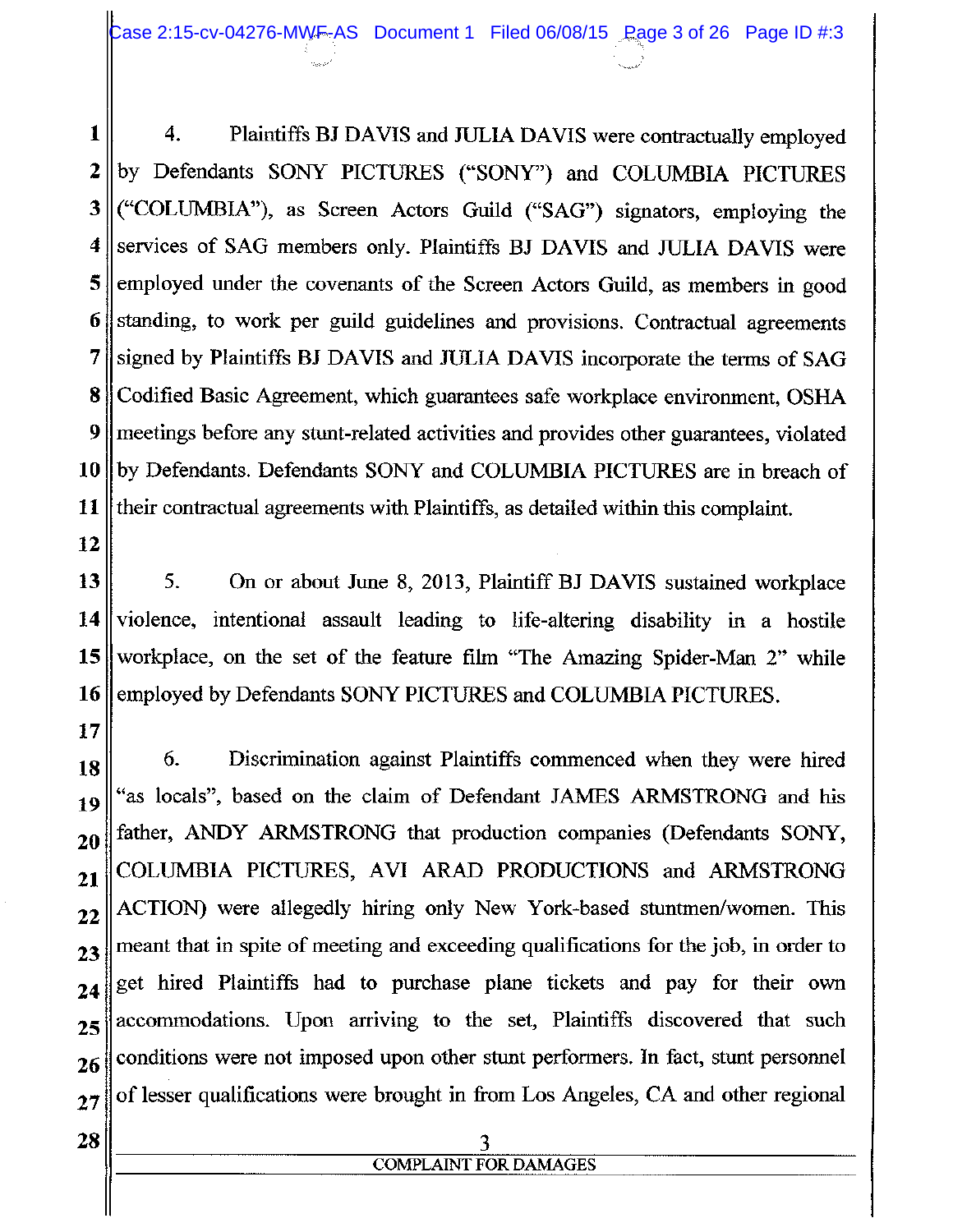areas of the United States, England and Mexico at the expense of production companies, including Defendants SONY and COLUMBIA PICTURES.

 $\overline{2}$ 3 4

 $\mathbf{1}$ 

7. While working on the feature film "The Amazing Spider-Man 2," Plaintiff BJ DAVIS was subjected to age discrimination and retaliation for his 5 prior political activities as the former Secretary for Charlton Heston and as a SAG 6 Safety Representative. Plaintiff BJ DAVIS previously stopped the classification of 7 stunt performers, which would have undermined the right to work for average stunt 8 people, women and minorities while creating a monopoly by SAG Board members of the Screen Actors Guild. Plaintiff BJ DAVIS also forced the Screen Actors 10 Guild to represent Stunt Coordinators contractually. He rallied and united the stunt community, forming the National League of SAG Stunt Performers to legally sue the Screen Actors Guild and thereby achieving the desired outcome. 13

14

9

11

12

These activities prejudiced Defendants against Plaintiff BJ DAVIS and 15 Plaintiff JULIA DAVIS as his spouse. Plaintiffs were purposely ostracized on the 16 set of "The Amazing Spider-Man 2," were repeatedly given broken radios or radios 17 with dead batteries, were assigned to drive defective stunt vehicles with non-18 functioning air conditioning and were not selected to perform the major stunts, 19 which were assigned by Defendant JAMES ARMSTRONG to his friends and 20 significant others. Plaintiffs were unduly subjected to harassment and 21 discrimination. 22

23

8. Discrimination against Plaintiffs in a hostile workplace escalated to 24 the point of workplace violence, wherein Plaintiff BJ DAVIS was intentionally 25 assaulted by Defendant JAY CARRADO, based upon directives of Defendant 26 JAMES ARMSTRONG, acting on behalf of Defendants SONY, COLUMBIA,  $27$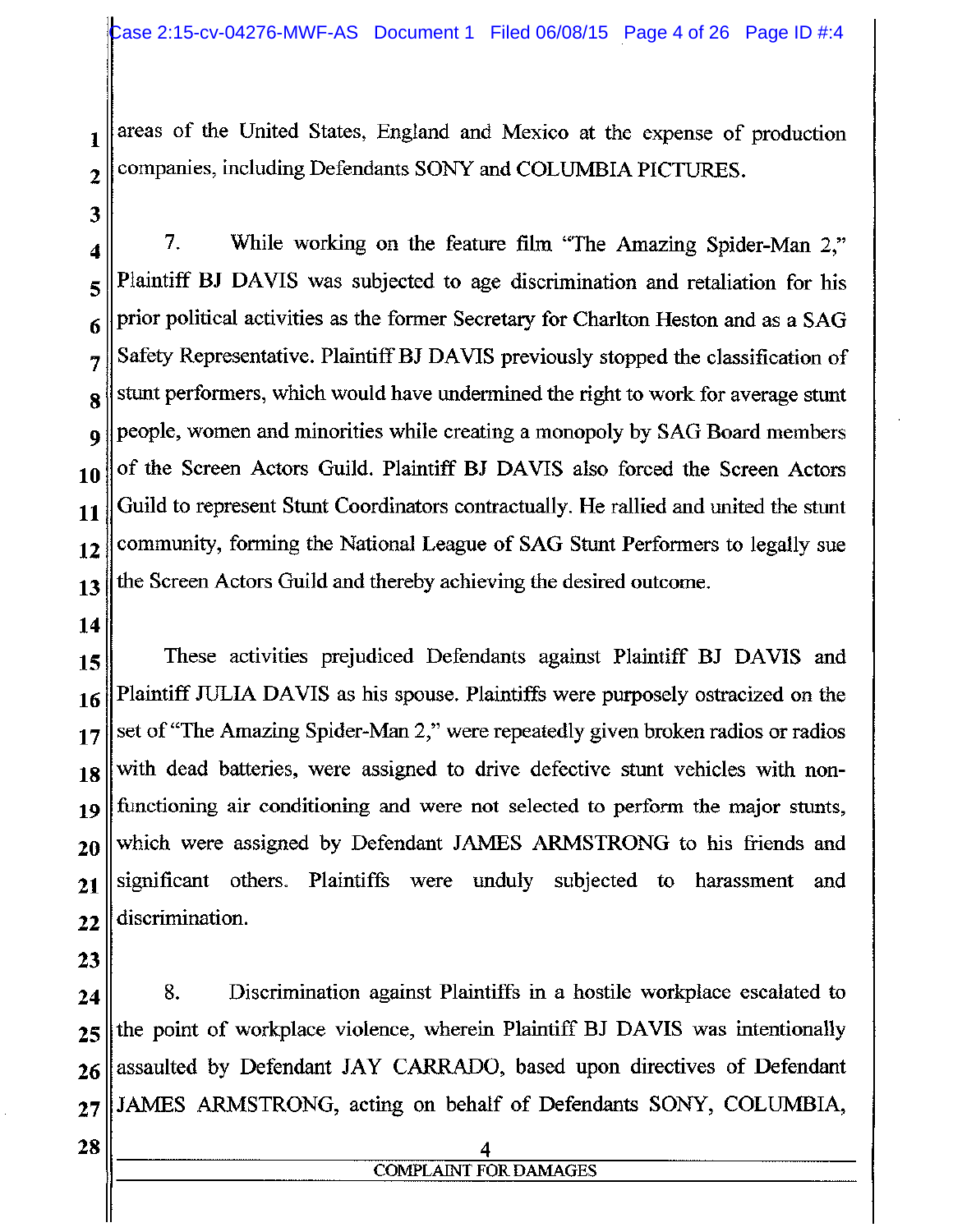AVI ARAD PRODUCTIONS, ARMSTRONG ACTION and other production  $\mathbf{1}$ companies and entities involved in the filming of "The Amazing Spider-Man 2".  $\overline{2}$ This assault caused Plaintiff BJ DAVIS severe, life-altering injuries, requiring 3 several surgeries and causing bodily harm that, according to the treating 4 physicians, may lead to his permanent disability. Plaintiff BJ DAVIS is now 5 temporarily totally disabled, due to the severity of the injuries inflicted upon him 6 on the set of the feature film "The Amazing Spider-Man 2." 7

Defendants SONY and COLUMBIA PICTURES breached their contractual  $\boldsymbol{9}$ agreement with Plaintiff BJ DAVIS, wherein they were obligated to provide a safe 10 workplace. Defendants failed to notify/warn Plaintiff of the planned assault, failed 11 to provide medical help, did not have a medic present on the set, contrary to the 12 requirements in the Screen Actors Guild contractual agreement with Plaintiff, by 13 which Defendants are bound. 14

15

8

Defendants refused to compensate Plaintiff for the medical expenses he 16 incurred and will continue to incur due to the injuries caused by Plaintiffs SONY,  $17$ COLUMBIA PICTURES, AVI ARAD PRODUCTIONS, ARMSTRONG 18 ACTION and their representatives. These Defendants inflicted not only severe 19 bodily injuries upon Plaintiff BJ DAVIS, but also intentionally inflicted emotional 20 distress upon both Plaintiffs, depriving them of enjoyment of life and negatively  $21$ impacting their ability and right to work in the future. 22

23

9. Defendants SONY PICTURES ENTERTAINMENT, COLUMBIA 24 PICTURES, ENTERTAINMENT PARTNERS, AVI ARAD PRODUCTIONS, 25 ARMSTRONG ACTION retaliated against Plaintiffs BJ DAVIS and JULIA 26 DAVIS for their complaints to governmental agencies pertaining to Defendants'  $27$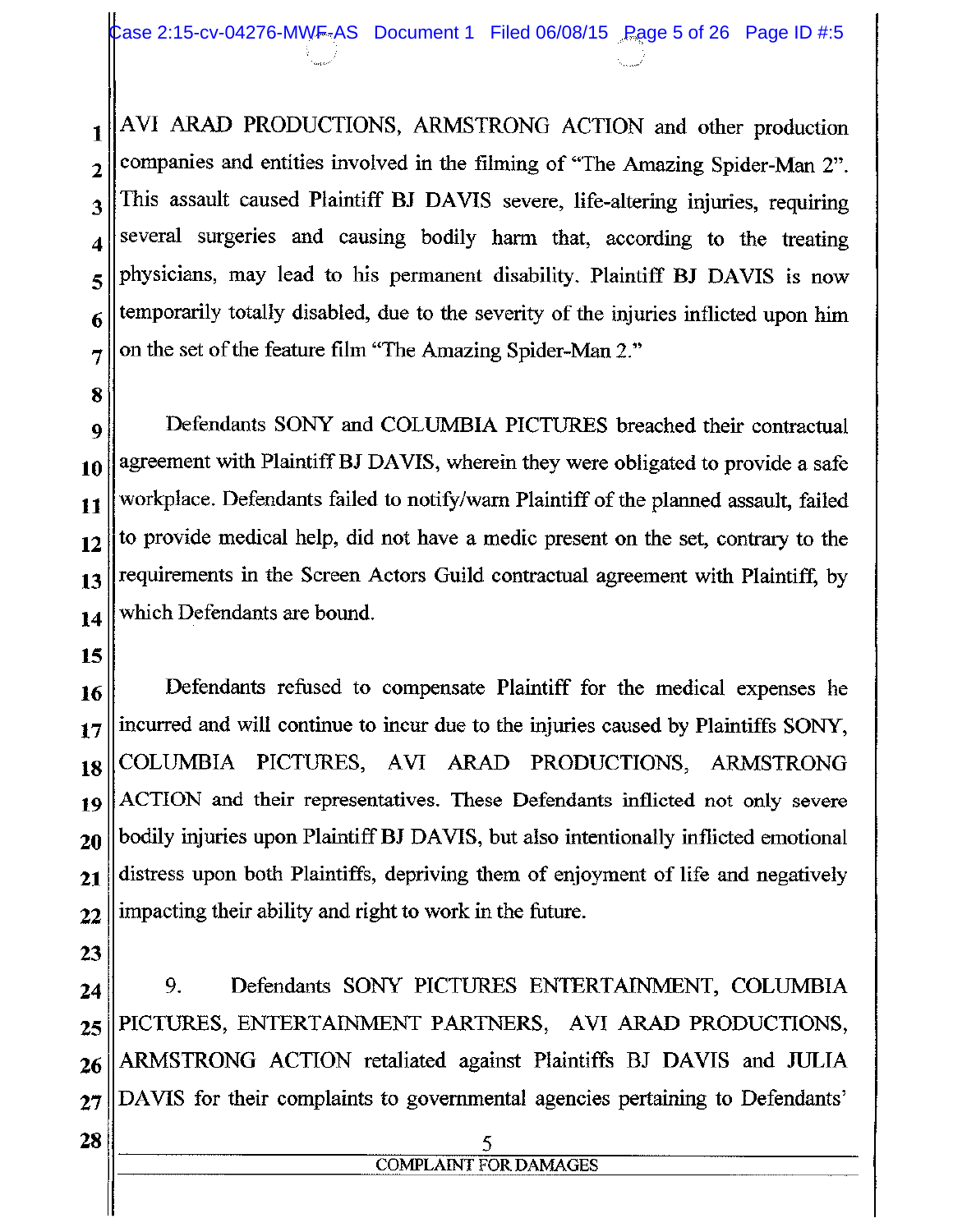actions that intentionally caused serious injuries to Plaintiff BJ DAVIS. Abovementioned Defendants caused Plaintiffs' not to receive credits on the feature film "The Amazing Spider-Man 2."

Furthermore, above-mentioned Defendants repeatedly deleted Plaintiff BJ 5 DAVIS and Plaintiff JULIA DAVIS' film credits for the said film from the 6 Internet Movie Database (IMDB.com), aided and abetted by Defendant 7 IMDBCOM. Defendant IMDBCOM allowed the deletion of Plaintiffs' film 8 credits, in spite of Plaintiffs repeatedly challenging the said deletions and offering 9 copies of their contracts and newspaper articles featuring Plaintiff BJ DAVIS in 10 action scenes of the feature film "The Amazing Spider-Man 2". These deliberate 11 activities negatively affected the rating assigned to performers by the IMDB  $12$ database, thereby impacting Plaintiffs' future work opportunities and standing as 13 film professionals. 14

15

 $\mathbf{1}$ 

 $\overline{2}$ 

3

4

10. Additionally, Defendants SONY PICTURES ENTERTAINMENT. 16 COLUMBIA PICTURES, ENTERTAINMENT PARTNERS, AVI ARAD 17 PRODUCTIONS, ARMSTRONG ACTION retaliated against Plaintiffs BJ DAVIS 18 and JULIA DAVIS for their complaints to governmental agencies pertaining to 19 Defendants' actions that intentionally caused serious injuries to Plaintiff BJ 20 DAVIS by intentionally misreporting Plaintiff JULIA DAVIS' earnings on the  $21$ film as approximately one/tenth of the amount she actually earned. Defendants  $22$ SCREEN ACTORS GUILD and SCREEN ACTORS GUILD PRODUCERS AND 23 **HEALTH PLANS** repeatedly failed to correct this issue, which negatively impacts 24 Plaintiff JULIA DAVIS future pension and health contributions and coverage. 25

26

11. Defendants SCREEN ACTORS GUILD and SCREEN ACTORS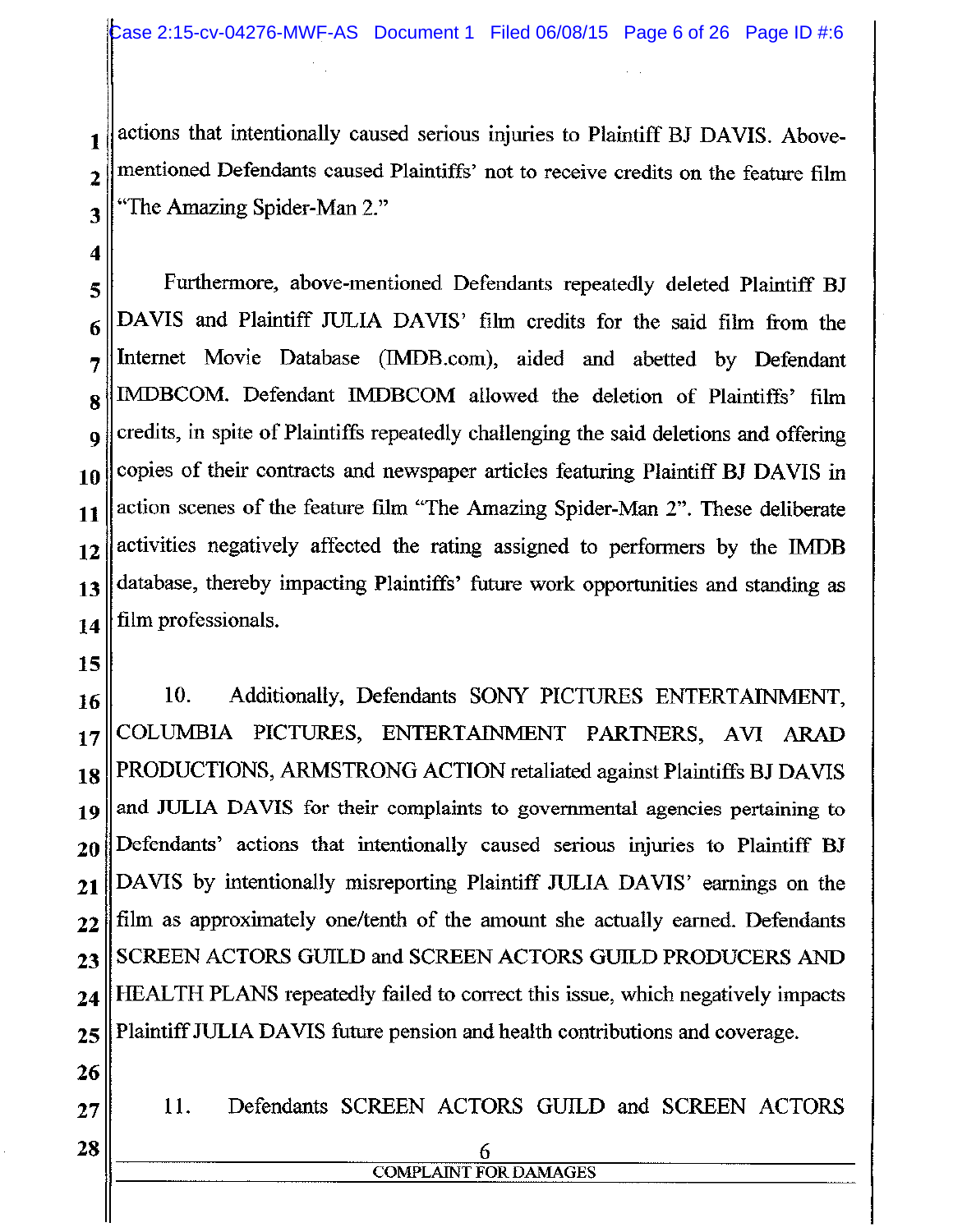GUILD PRODUCERS AND HEALTH PLANS issued Plaintiff Julia Davis'  $\mathbf{1}$ residual check for her work on "The Amazing Spider-Man 2" to an unknown third party, whom Defendants refused to identify. As the result, Plaintiff's residual check had to be issued as a "reimbursement," again being excluded from Plaintiff JULIA DAVIS' pension and health contributions and coverage.

Defendants refused to explain why Plaintiff JULIA DAVIS' residual check was sent to an unidentified third party, how many times this might have happened and whether any measures were put into place to prevent this happening in the future. These actions by Defendants caused Plaintiffs not only current and future negative economic impact, but also contributed to their severe stress and duress caused by Defendants to Plaintiffs in this case.

### **FIRST CAUSE OF ACTION**

## **PERSONAL INJURY**

(By Plaintiffs against Defendants SONY PICTURES ENTERTAINMENT, COLUMBIA PICTURES, AVI ARAD PRODUCTIONS, ARMSTRONG ACTION, JAMES ARMSTRONG and JAY CARRADO)

12. Plaintiffs incorporate by reference each and every allegation contained in Paragraphs 1 through 11 as though fully set forth herein. On or about June 8, 2013 in New York, New York, at approximately 8:00 PM, Plaintiff BJ DAVIS was targeted to be intentionally, selectively and maliciously blind-sided by Defendant JAY CARRADO, with an attempted clothesline tackle at full, running, body speed in a collision for a scene that was choreographed and designated with no physical contact, impact or stunts.

This assault/instance of workplace violence took place in a looting scene for

# **COMPLAINT FOR DAMAGES**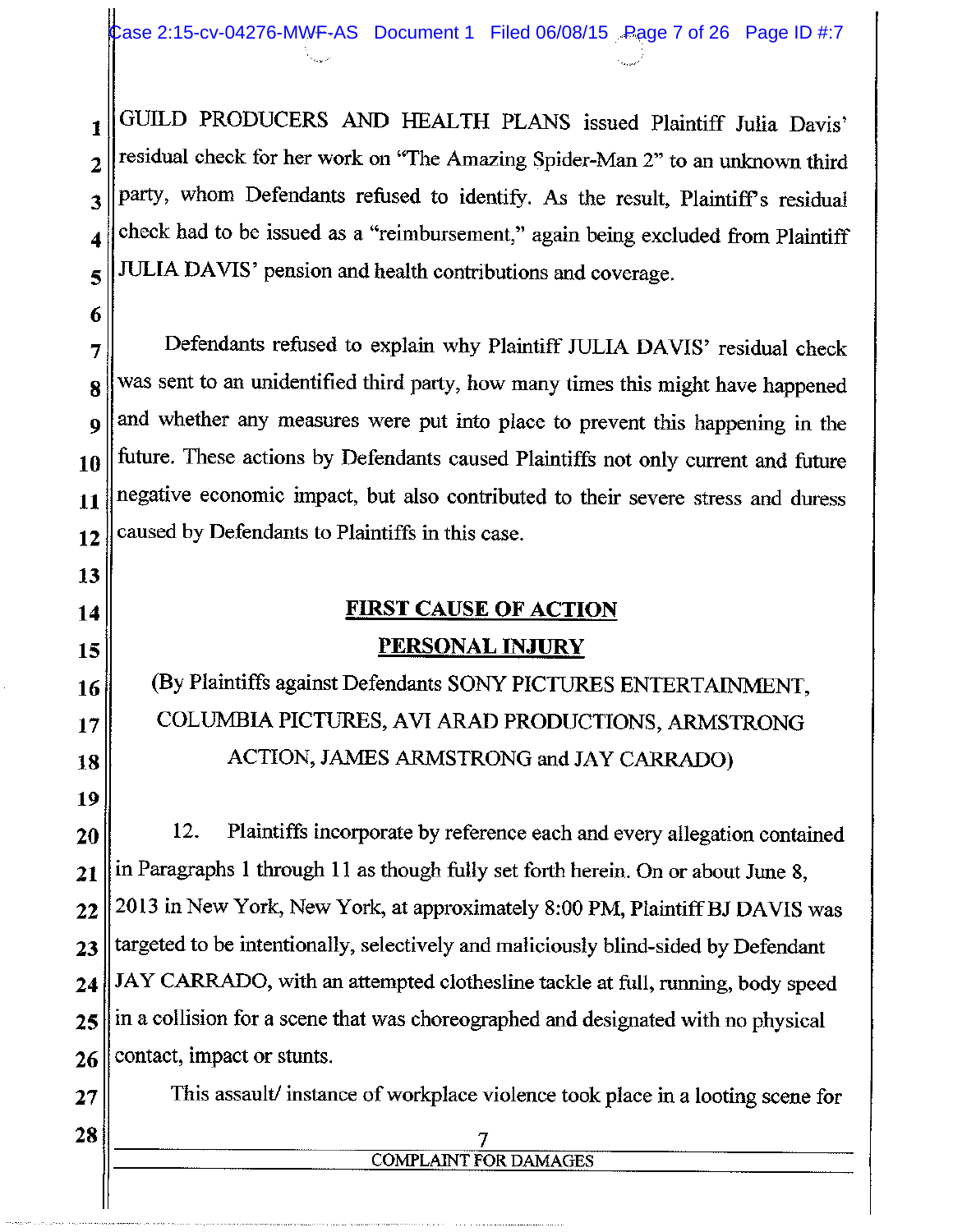the feature film "The Amazing Spider-Man 2", an Exterior Night Scene, practical  $\mathbf{1}$ grocery store location. Plaintiff BJ DAVIS had no prior knowledge of this assault  $\overline{2}$ that was covertly planned by Defendants JAY CARRADO and JAMES 3 ARMSTRONG in advance. A hostile and dangerous workplace had been created 4 to ambush Plaintiff BJ DAVIS, who was unaware that Defendants JAY 5 CARRADO and JAMES ARMSTRONG sought to willfully, maliciously and 6 intentionally damage and injure Plaintiff. 7

Even more telling is the fact that Defendant JAY CARRADO was instructed 8 by Defendant JAMES ARMSTRONG to attack Plaintiff BJ DAVIS during the 9 filming just off-camera, which further elucidates the fact that the said attack was 10 not part of any "action" or "stunt" sequence. 11

Defendants SONY PICTURES ENTERTAINMENT, COLUMBIA 12 PICTURES, AVI ARAD PRODUCTIONS, ARMSTRONG ACTION are directly 13 responsible for the actions of Defendant JAMES ARMSTRONG as the Stunt 14 Coordinator acting on behalf of the above-mentioned Defendant companies on the 15 set of "The Amazing Spider-Man 2" and the intentional assault that he maliciously 16 arranged against Plaintiff BJ DAVIS. 17

The Defendants intentionally set forth events to injure Plaintiff BJ DAVIS 18 and indeed caused him severe bodily injuries, fracturing his collar bone, causing 19 rotator cuff tears, vertebrae compression, spine nerve damage, whiplash from the 20 full frontal, full speed, full contact, attempted clothesline tackle, pinched nerves 21 (neuropathy) and other potentially permanent damage. Plaintiff BJ DAVIS was  $22$ medically diagnosed to undergo four (4) surgeries to repair injuries caused by 23 Defendants. 24

25 **SECOND CAUSE OF ACTION** 26 **BREACH OF CONTRACT**  $27$ 28 **COMPLAINT FOR DAMAGES**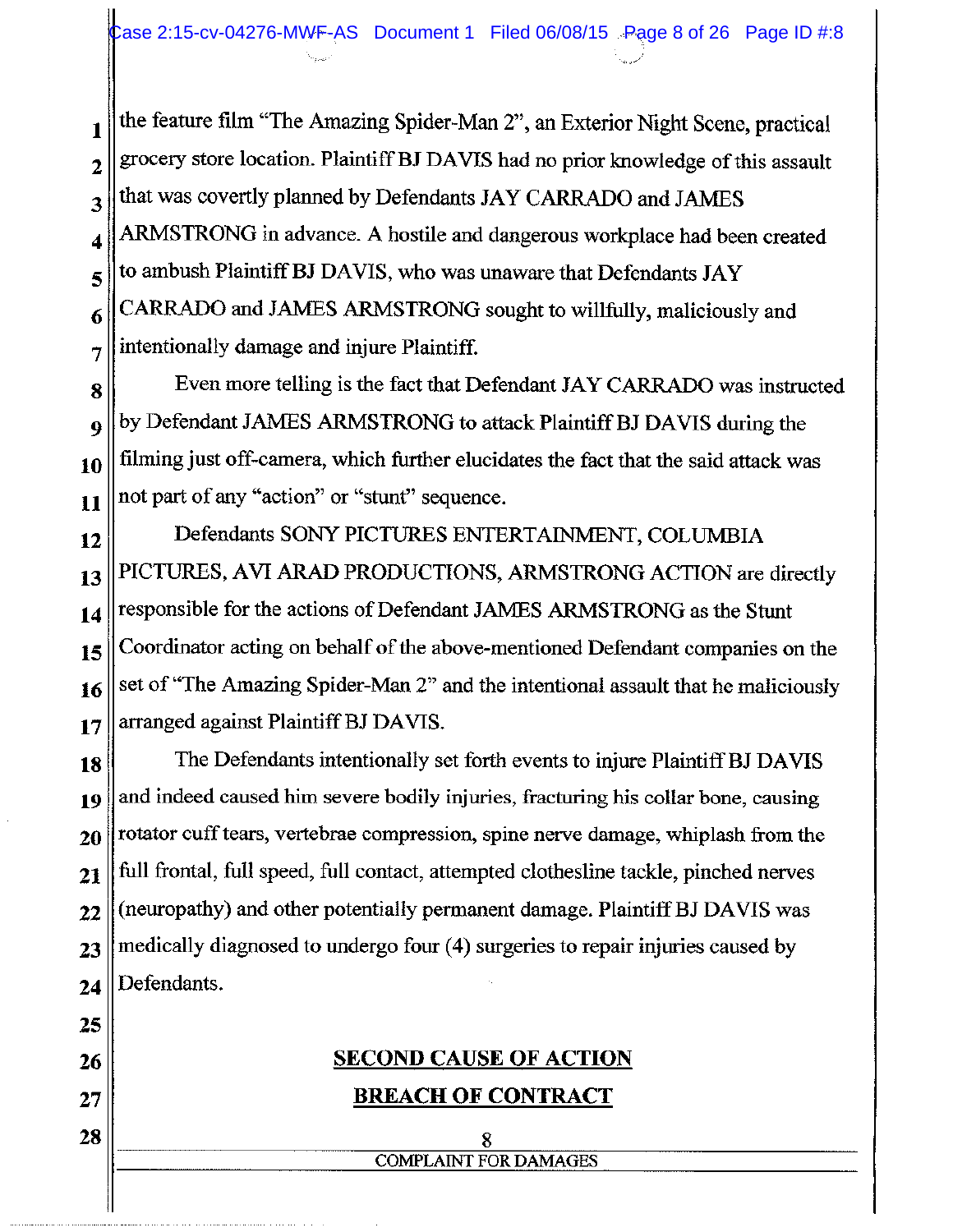# (By Plaintiffs against Defendants SONY PICTURES ENTERTAINMENT, COLUMBIA PICTURES, AVI ARAD PRODUCTIONS, ARMSTRONG **ACTION**

Plaintiffs incorporate by reference each and every allegation contained 13. in Paragraphs 1 through 12 as though fully set forth herein. Plaintiffs BJ DAVIS and JULIA DAVIS were contractually employed by Defendants SONY PICTURES ("SONY") and COLUMBIA PICTURES ("COLUMBIA"), as Screen Actors Guild ("SAG") signators, employing the services of SAG members only. Plaintiffs BJ DAVIS and JULIA DAVIS were employed under the covenants of the Screen Actors Guild, as members in good standing, to work per guild guidelines and provisions.

Clause 2 of the contractual agreements signed by Plaintiffs BJ DAVIS and JULIA DAVIS incorporate the terms of SAG Codified Basic Agreement, which guarantees safe workplace environment, OSHA meetings before any stunt-related activities and provides other guarantees, violated by Defendants. Defendants SONY and COLUMBIA PICTURES are in breach of their contractual agreements with Plaintiffs. Specifically, one of the contractual obligations violated by Defendants states:

"Section 28: Injuries to Persons or Property During Performance; Safety B. Protection of Performers; Safety It shall be the policy of the parties to this Agreement that performers employed hereunder shall, to the extent possible, not be placed in circumstances hazardous or dangerous to the individual. In furtherance of this policy, it is agreed:

(1) When Producer requires script or non-script stunts or stunt-related activity of a performer, an individual qualified by training and/or experience

**COMPLAINT FOR DAMAGES**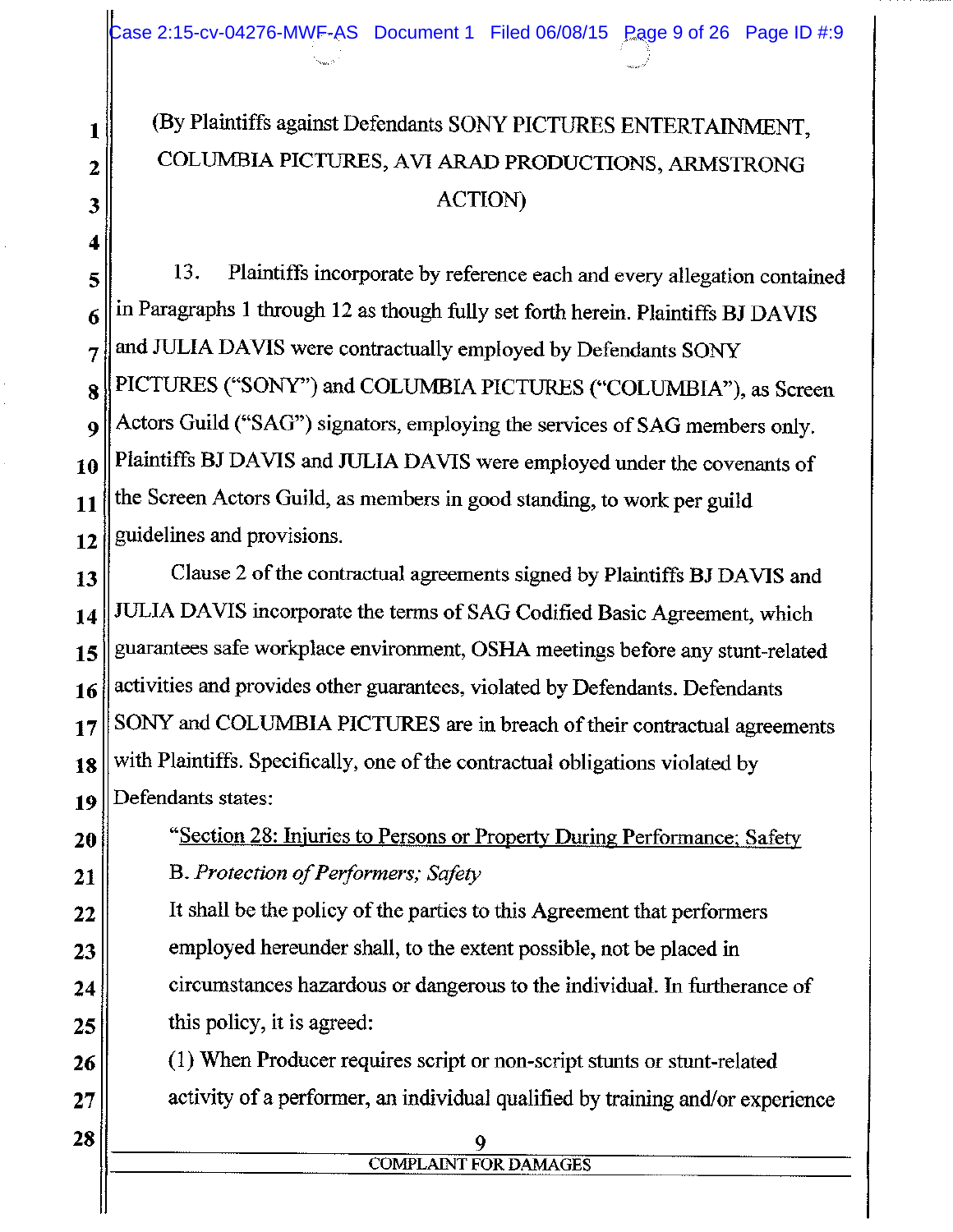in the planning, setting up and/or performance of the type of stunt involved shall be engaged and present on the set. No performer without such requisite training and/or experience shall be required to perform a stunt or stuntrelated activity without an opportunity for prior consultation by the performer with such individual.

(4) The performer's consent shall be a requisite precondition to performing stunts or other hazardous activity. The performer's consent shall be limited to the stunt or activity described to the performer at the time consent was given."

Defendants SONY PICTURES ENTERTAINMENT, COLUMBIA PICTURES, AVI ARAD PRODUCTIONS, ARMSTRONG ACTION and Plaintiff BJ DAVIS participated in a safety meeting per OSHA/New York, Screen Actor Guild, Director Guild rules and regulations to state there would be no physical action or contact in this particular scene.

The Defendants intentionally set forth events to humiliate, harass, assault and injure Plaintiff BJ DAVIS and indeed caused him severe bodily injuries, fracturing his collar bone, causing rotator cuff tears, vertebrae compression, spine nerve damage, whiplash from the full frontal, full speed, full contact, attempted clothesline tackle, pinched nerves (neuropathy) and other potentially permanent damage. Plaintiff BJ DAVIS was medically diagnosed to undergo four (4) surgeries to repair injuries caused by Defendants. Due to Defendants' refusal to respond to Plaintiff's complaints and requests for medical treatment and reimbursement, Plaintiff BJ DAVIS underwent a rotator cuff repair surgery at his own expense.

Defendants SONY PICTURES ENTERTAINMENT, COLUMBIA PICTURES, AVI ARAD PRODUCTIONS and ARMSTRONG ACTION are in

> 10 **COMPLAINT FOR DAMAGES**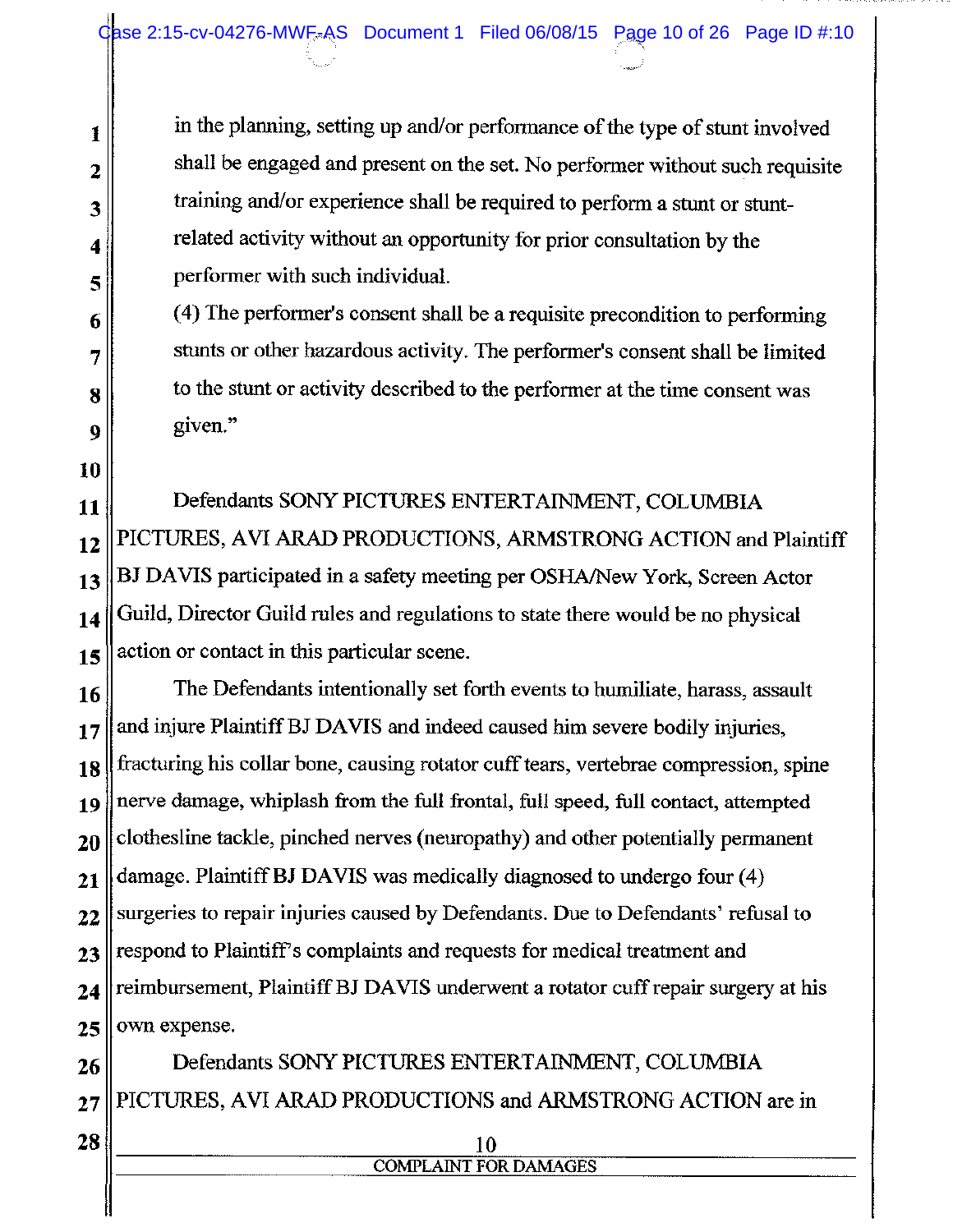Oase 2:15-cv-04276-MWE-AS Document 1 Filed 06/08/15 Page 11 of 26 Page ID #:11

breach of the contractual agreement with Plaintiff BJ DAVIS and should be held  $\mathbf{1}$ accountable for intentional assault, negligent supervision, negligent failure to warn,  $\overline{2}$ failure to provide safe work environment, breach of contract, discrimination, harassment and resulting injuries and damages.

## **THIRD CAUSE OF ACTION WORKPLACE VIOLENCE**

## (By Plaintiffs against Defendants SONY PICTURES ENTERTAINMENT, COLUMBIA PICTURES, AVI ARAD PRODUCTIONS, ARMSTRONG ACTION, JAMES ARMSTRONG and JAY CARRADO)

14. Plaintiffs incorporate by reference each and every allegation contained in Paragraphs 1 through 13 as though fully set forth herein. On or about June 8, 2013 in New York, New York, at approximately 8:00 PM, Plaintiff BJ DAVIS was targeted to be intentionally, selectively and maliciously blind-sided by Defendant JAY CARRADO, with an attempted clothesline tackle at full, running, body speed in a collision for a scene that was choreographed and designated with no physical contact, impact or stunts.

This instance of workplace violence was purposely, covertly and maliciously arranged against Plaintiff BJ DAVIS, who had no prior knowledge of this assault by Defendants JAY CARRADO and JAMES ARMSTRONG. A hostile and dangerous workplace had been created to ambush Plaintiff BJ DAVIS, who was unaware that Defendants JAY CARRADO and JAMES ARMSTRONG sought to willfully, maliciously and intentionally damage and injure Plaintiff. Employers, Defendants SONY PICTURES ENTERTAINMENT, COLUMBIA PICTURES, AVI ARAD PRODUCTIONS and ARMSTRONG ACTION are liable for the incident of workplace violence, which not only could have been prevented, but was maliciously arranged by the above-mentioned Defendants, in direct violation of

#### 11 **COMPLAINT FOR DAMAGES**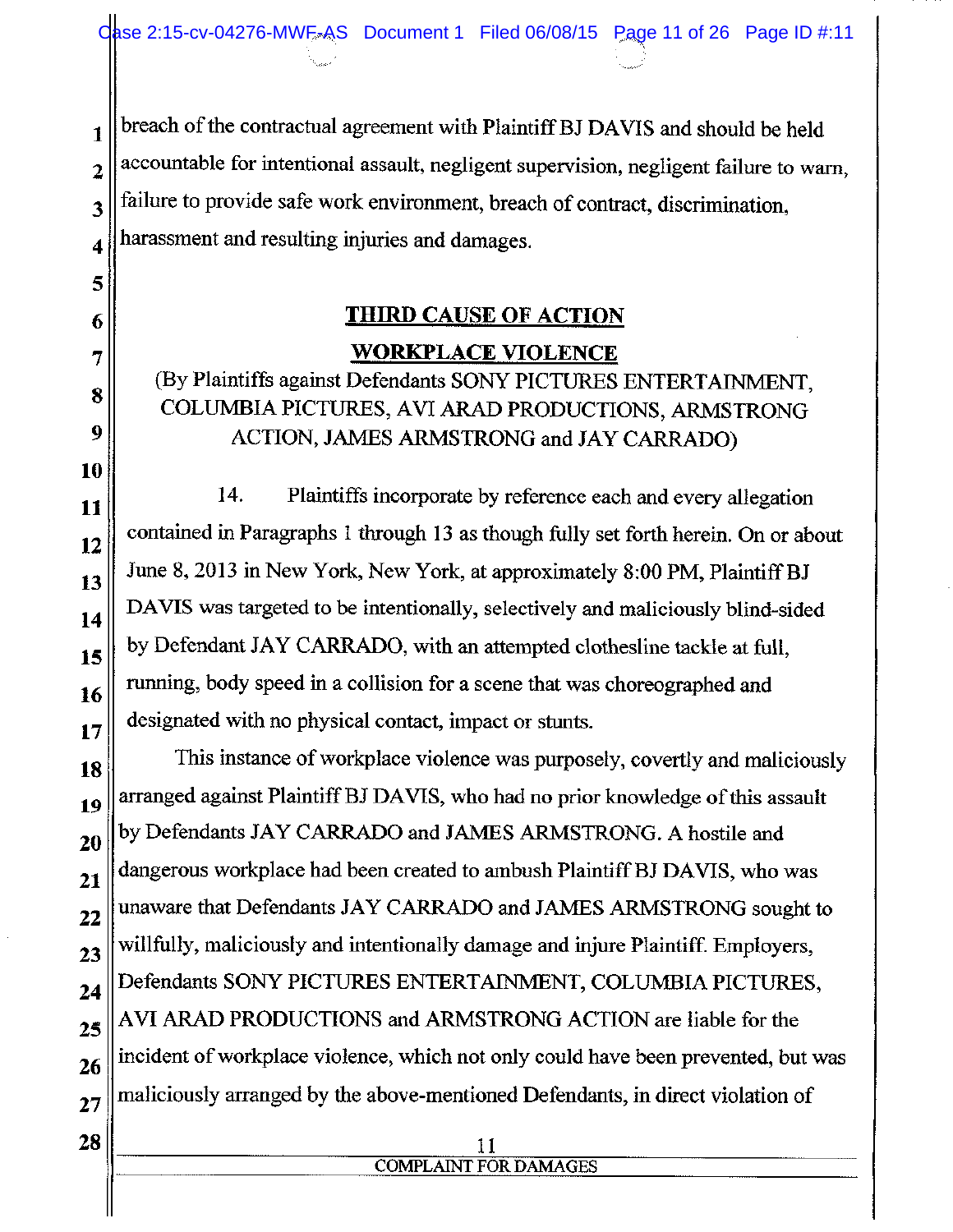their obligations to provide a safe workplace for their employees.

## **FOURTH CAUSE OF ACTION INTENTIONAL INFLICTION OF EMOTIONAL DISTRESS**

(By Plaintiffs against Defendants SONY PICTURES ENTERTAINMENT, COLUMBIA PICTURES, ENTERTAINMENT PARTNERS, AVI ARAD PRODUCTIONS, ARMSTRONG ACTION, SCREEN ACTORS GUILD, SCREEN ACTORS GUILD PRODUCERS PENSION AND HEALTH PLANS. IMDBCOM, INC, JAMES ARMSTRONG and JAY CARRADO)

15. Plaintiffs incorporate by reference each and every allegation 9 contained in Paragraphs 1 through 14 as though fully set forth herein. 10

Defendants SONY PICTURES ENTERTAINMENT, COLUMBIA 11 PICTURES, ENTERTAINMENT PARTNERS, AVI ARAD PRODUCTIONS, 12 ARMSTRONG ACTION JAMES ARMSTRONG and JAY CARRADO 13 intentionally inflicted emotional distress upon Plaintiffs, because of discrimination, 14 harassment and debilitating injuries inflicted upon Plaintiff BJ DAVIS on the set of 15 the feature film "The Amazing Spider-Man 2", as well as Defendants' refusal to 16 provide medical treatment and/or reimbursement to Plaintiff BJ DAVIS for the 17 medical treatment (including surgery) of severe, debilitating injuries, incurred 18 during the filming of the feature film "The Amazing Spider-Man 2". 19

Defendants SCREEN ACTORS GUILD, SCREEN ACTORS GUILD 20 PRODUCERS PENSION AND HEALTH PLANS intentionally inflicted 21 emotional distress upon Plaintiffs, by failing to take any action to protect their 22 rights as Screen Actors Guild performers. Furthermore, Defendants SCREEN 23 ACTORS GUILD, SCREEN ACTORS GUILD PRODUCERS PENSION AND 24 HEALTH PLANS aided and abetted Defendants SONY and COLUMBIA  $25$ PICTURES by incorrectly reporting Plaintiffs' earnings, issuing their residuals to 26

#### 12 **COMPLAINT FOR DAMAGES**

 $27$ 

 $\mathbf{1}$ 

 $\overline{z}$ 

3

4

5

6

7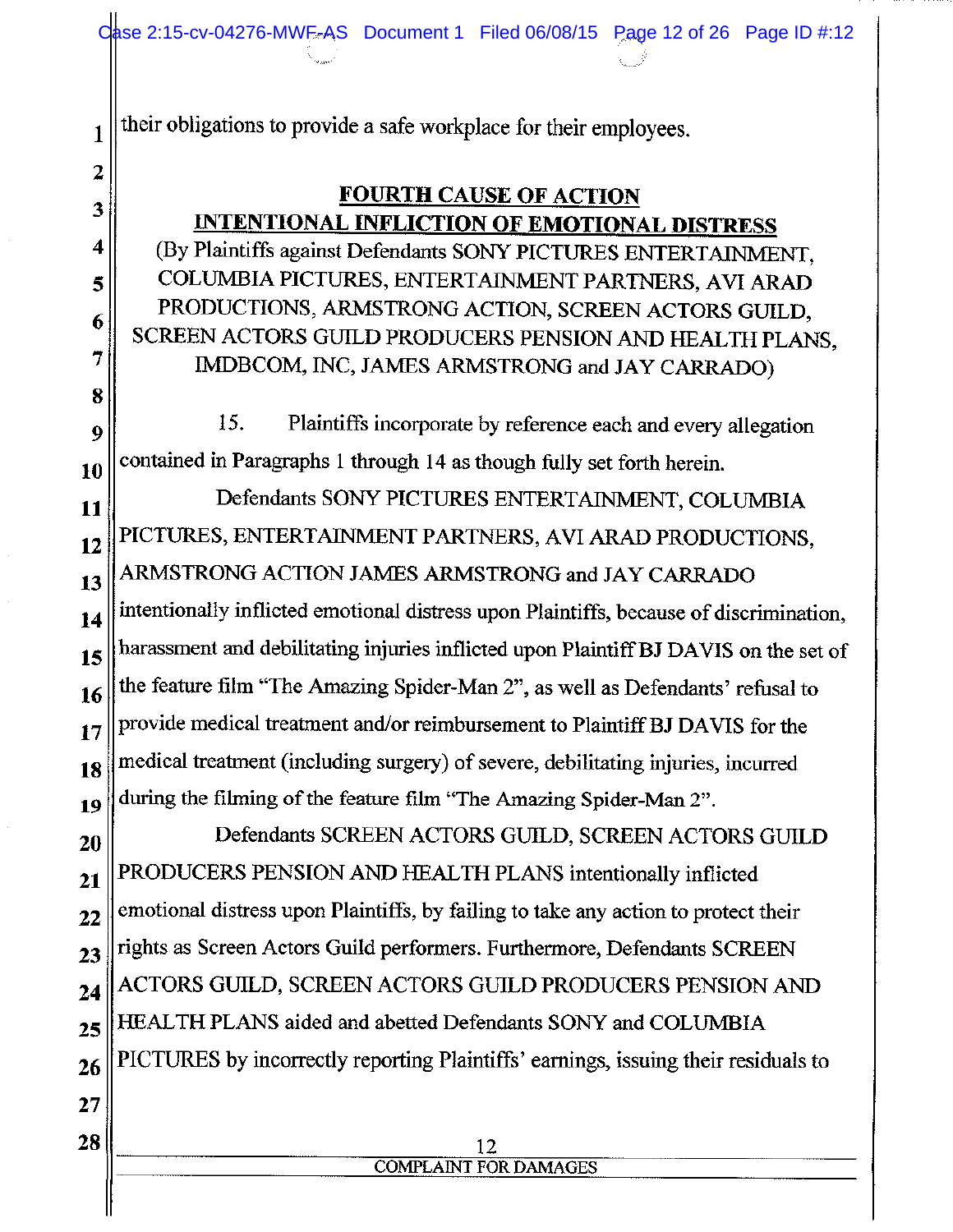Obse 2:15-cv-04276-MWF-AS Document 1 Filed 06/08/15 Page 13 of 26 Page ID #:13

third parties and failing to correct glaring errors in reporting of Plaintiffs' earnings 1 in spite of numerous written requests.  $\overline{2}$ 

Defendant IMDBCOM, INC intentionally inflicted emotional distress 3 upon Plaintiffs by repeatedly allowing Defendants SONY and COLUMBIA 4 PICTURES to unjustly delete Plaintiffs' film credits from the Internet Movie 5 Database online listings, in spite of Plaintiffs' numerous communications, offering 6 undeniable proof of their contractual work on the feature film "The Amazing 7 Spider-Man 2". Defendant IMDBCOM, INC removed, or allowed third parties to 8 remove, Plaintiffs' earned film credits from database listings, causing their film 9 rankings to plummet and therefore negatively impacting Plaintiffs' good standing 10 as seasoned film professionals. 11

## **FIFTH CAUSE OF ACTION INTERFERENCE WITH RIGHT TO WORK**

(By Plaintiffs against Defendants SONY PICTURES ENTERTAINMENT, COLUMBIA PICTURES, ENTERTAINMENT PARTNERS, AVI ARAD PRODUCTIONS, ARMSTRONG ACTION, SCREEN ACTORS GUILD, SCREEN ACTORS GUILD PRODUCERS PENSION AND HEALTH PLANS, IMDBCOM, INC, JAMES ARMSTRONG and JAY CARRADO)

16. 18 Plaintiffs incorporate by reference each and every allegation contained in Paragraphs 1 through 15 as though fully set forth herein. Defendants 19 SONY PICTURES ENTERTAINMENT, COLUMBIA PICTURES, 20

ENTERTAINMENT PARTNERS, AVI ARAD PRODUCTIONS, ARMSTRONG 21 ACTION JAMES ARMSTRONG and JAY CARRADO knowingly, willfully and 22 maliciously interfered with Plaintiffs' right to work, equal opportunity and a safe 23 24 workplace, free of harassment and violence. Plaintiffs were discriminated against by the above-mentioned Defendants during their contracted work on the feature 25 film "The Amazing Spider-Man 2." 26

#### 13 **COMPLAINT FOR DAMAGES**

12

13

14

15

16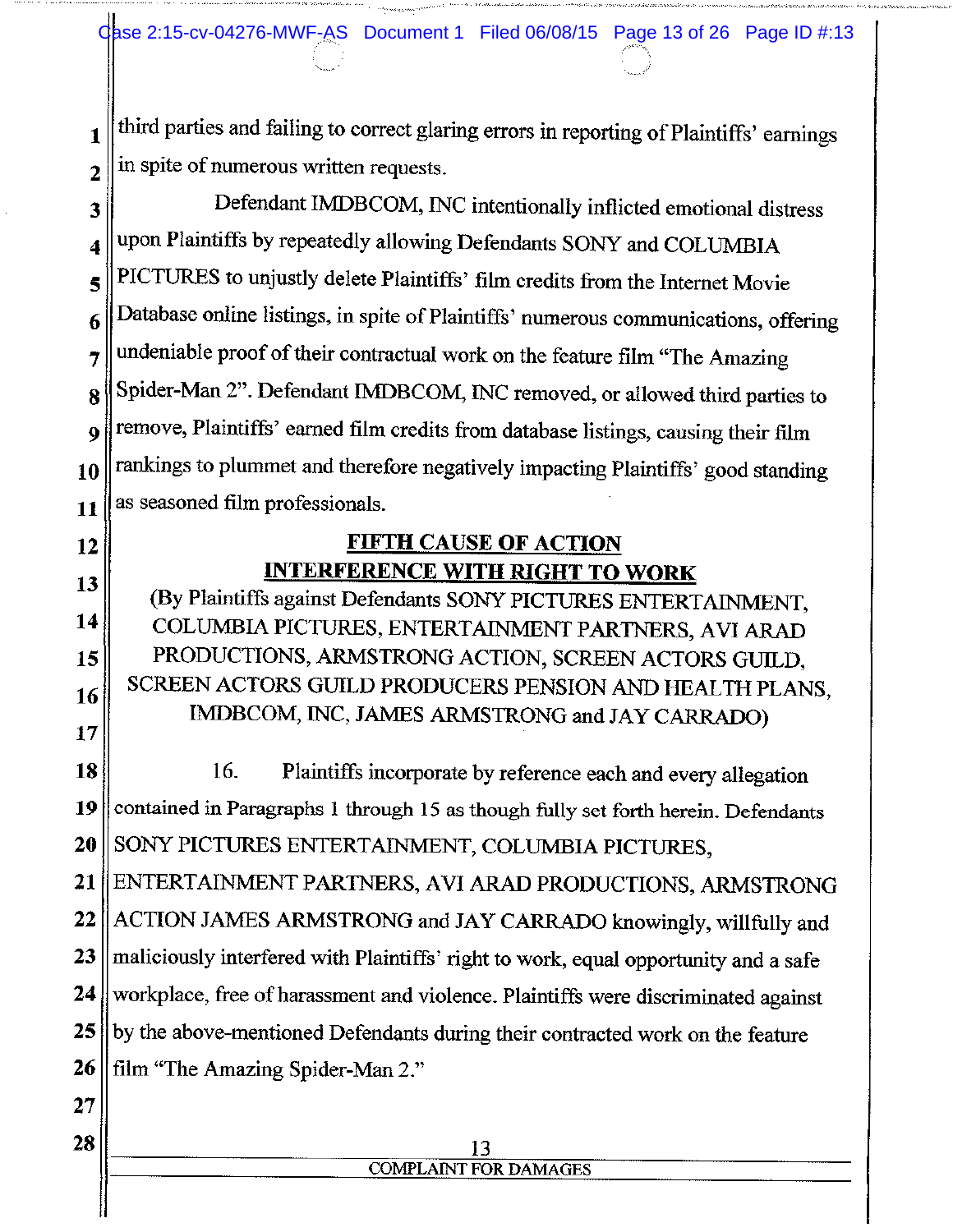Oase 2:15-cv-04276-MWF-AS Document 1 Filed 06/08/15 Page 14 of 26 Page ID #:14

Defendants SONY PICTURES ENTERTAINMENT, COLUMBIA 1 PICTURES, ENTERTAINMENT PARTNERS, AVI ARAD PRODUCTIONS,  $\overline{2}$ ARMSTRONG ACTION JAMES ARMSTRONG and JAY CARRADO are 3 responsible for debilitating injuries inflicted upon Plaintiff BJ DAVIS on the set of 4 the feature film "The Amazing Spider-Man 2", as well as their refusal to provide 5 medical treatment and/or reimbursement to Plaintiff BJ DAVIS for the medical 6 treatment (including surgery) of severe, debilitating injuries, incurred during the  $\overline{7}$ filming of the feature film "The Amazing Spider-Man 2". These injuries, many of 8 which remain untreated and urgently need remaining surgeries, which Defendants 9 refused to pay for or reimburse, will negatively impact Plaintiff BJ DAVIS' right 10 to work, having caused potentially permanent disabilities.  $11$ 

Defendants SCREEN ACTORS GUILD, SCREEN ACTORS GUILD 12 PRODUCERS PENSION AND HEALTH PLANS interfered with Plaintiffs' right 13 to work and equal opportunity by failing to take any action to protect their rights as 14 Screen Actors Guild performers. Furthermore, Defendants SCREEN ACTORS 15 GUILD, SCREEN ACTORS GUILD PRODUCERS PENSION AND HEALTH 16 PLANS aided and abetted Defendants SONY and COLUMBIA PICTURES by 17 incorrectly reporting Plaintiffs' earnings, issuing their residuals to third parties and 18 failing to correct glaring errors in reporting of Plaintiffs' earnings in spite of 19 numerous written requests. 20

Defendant IMDBCOM, INC interfered with Plaintiffs' right to work 21 and equal opportunity by repeatedly allowing Defendants SONY and COLUMBIA  $22$ PICTURES to unjustly delete Plaintiffs' film credits from the Internet Movie 23 Database online listings, in spite of Plaintiffs' numerous communications, offering 24 undeniable proof of their contractual work on the feature film "The Amazing 25 Spider-Man 2". Defendant IMDBCOM, INC removed, or allowed third parties to 26 remove, Plaintiffs' earned film credits from database listings, causing their film  $27$ 

#### 14 **COMPLAINT FOR DAMAGES**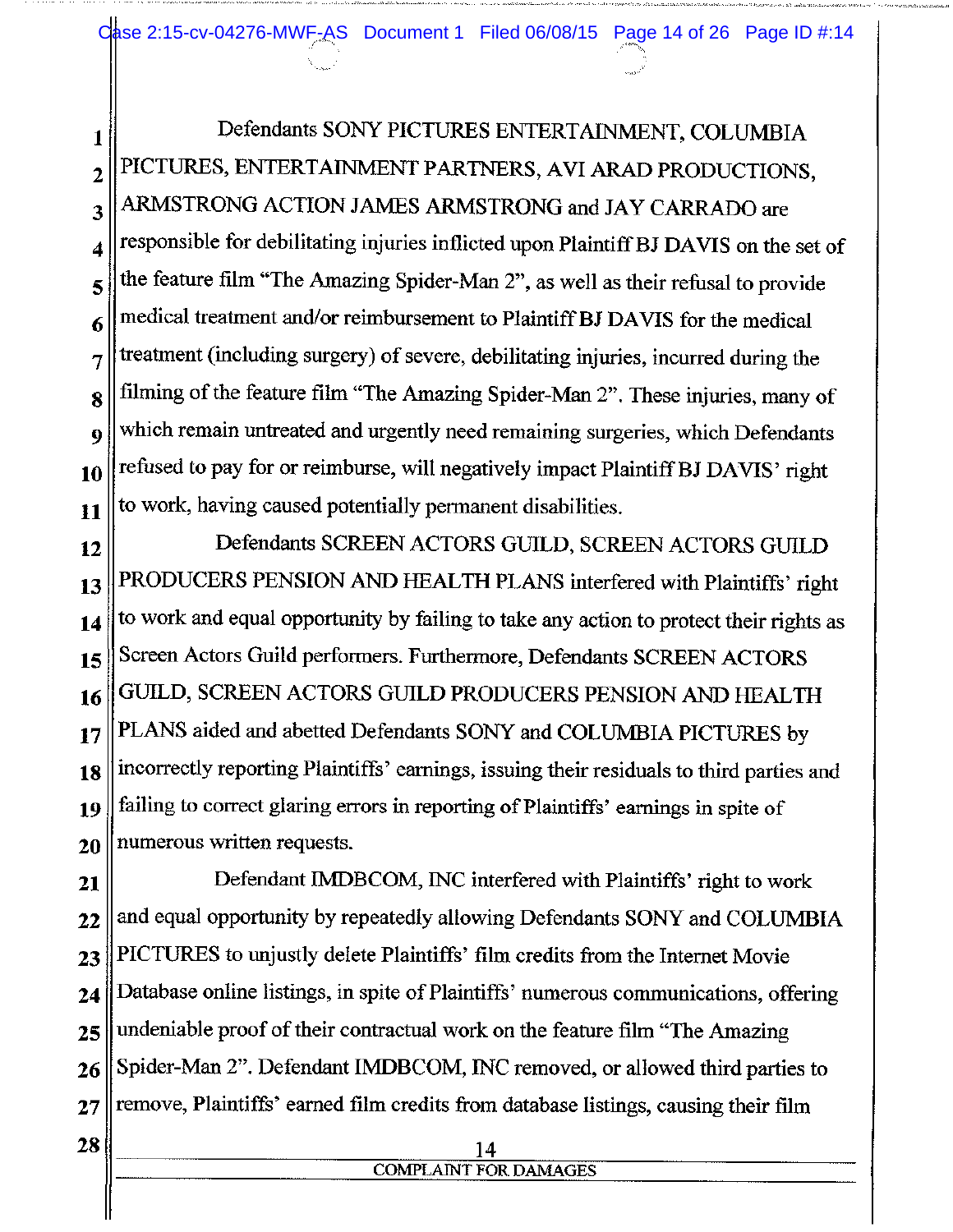rankings to plummet and therefore negatively impacting Plaintiffs' good standing 1 as seasoned film professionals. These activities caused severe detrimental effect on  $\overline{2}$ Plaintiffs' right to work and equal opportunity, by diminishing their standing as 3 successful film professionals. 4

Defendants went to great lengths and inordinately, excessive amount of 5 effort to negatively impact the income earnings of Plaintiff JULIA DAVIS, to deny 6 her gross income on "The Amazing Spider Man 2", neglecting their fudiciary 7 duties to make appropriate health and welfare contributions to the Screen Actor 8 Guild Health and Welfare Plan for Plaintiff JULIA DAVIS. This did impact her  $\boldsymbol{Q}$ retirement, earned income for medical care qualifications and minimized current 10 and future residual income earnings in perpetuity as a working member of the 11 Screen Actors Guild. 12

> **SIXTH CAUSE OF ACTION DISCRIMINATION**

15 (By Plaintiffs against Defendants SONY PICTURES ENTERTAINMENT, COLUMBIA PICTURES, ENTERTAINMENT PARTNERS, AVI ARAD 16 PRODUCTIONS, ARMSTRONG ACTION, SCREEN ACTORS GUILD, 17 SCREEN ACTORS GUILD PRODUCERS PENSION AND HEALTH PLANS, 18 IMDBCOM, INC.)

19 17. Plaintiffs incorporate by reference each and every allegation contained in Paragraphs 1 through 16 as though fully set forth herein. 20

Discrimination against Plaintiffs by Defendants SONY PICTURES 21

22 ENTERTAINMENT, COLUMBIA PICTURES, ENTERTAINMENT

23 PARTNERS, AVI ARAD PRODUCTIONS, ARMSTRONG ACTION

commenced when they were hired "as locals", based on the claim of Defendant 24

25 JAMES ARMSTRONG that production companies (Defendants SONY,

26 COLUMBIA PICTURES, AVI ARAD PRODUCTIONS and ARMSTRONG

**COMPLAINT FOR DAMAGES** 

- ACTION) were allegedly hiring only New York-based stuntmen/women. 27
- 28

13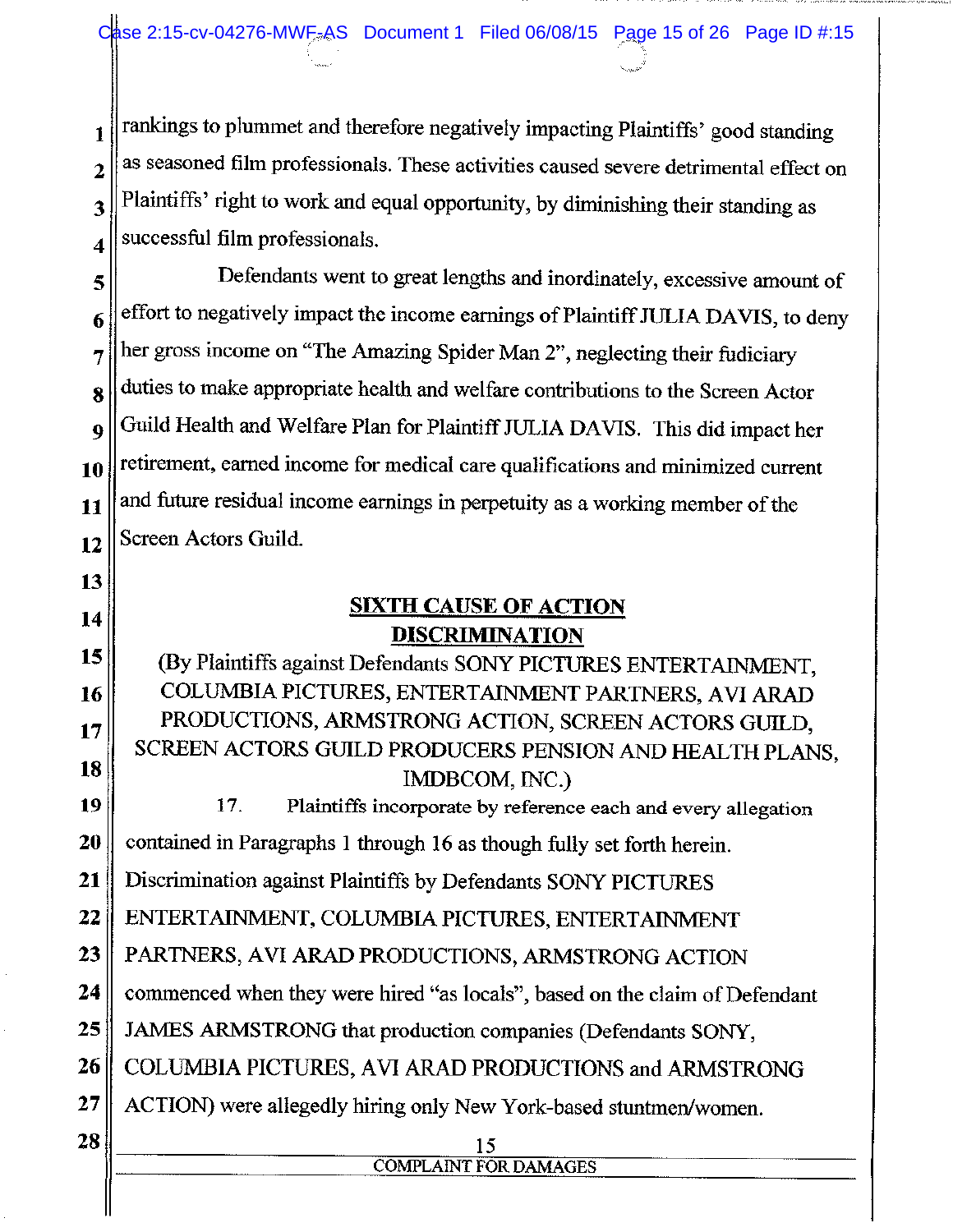This meant that in spite of meeting and exceeding qualifications for the job, in order to get hired Plaintiffs had to purchase plane tickets and pay for their own accommodations. Upon arriving to the set, Plaintiffs discovered that such conditions were not imposed upon other stunt performers. In fact, stunt personnel of lesser qualifications were brought in from Los Angeles, CA and other regional areas of the United States, England and Mexico at the expense of production companies, including Defendants SONY and COLUMBIA PICTURES.

While working on the feature film "The Amazing Spider-Man 2," 8 Plaintiff BJ DAVIS was subjected to age discrimination and retaliation for his prior political activities as the former Secretary for Charlton Heston and as a SAG Safety Representative. Plaintiff BJ DAVIS previously stopped the classification of stunt performers, which would have undermined the right to work for average stunt people, women and minorities while creating a monopoly by SAG Board members of the Screen Actors Guild. Plaintiff BJ DAVIS also forced the Screen Actors Guild to represent Stunt Coordinators contractually. He rallied and united the stunt community, forming the National League of SAG Stunt Performers to legally sue the Screen Actors Guild and thereby achieving the desired outcome.

22

23

24

25

1

 $\overline{2}$ 

3

 $\overline{\mathbf{4}}$ 

5

6

7

9

10

11

 $12$ 

13

14

15

16

These activities prejudiced Defendants against Plaintiff BJ DAVIS and Plaintiff JULIA DAVIS as his spouse. Plaintiffs were purposely ostracized on the set of "The Amazing Spider-Man 2," were repeatedly given broken radios or radios with dead batteries, were assigned to drive defective stunt vehicles with nonfunctioning air conditioning and were not selected to perform major stunts, which were assigned by Defendant JAMES ARMSTRONG to his friends and significant others, which amount to indirect sex discrimination. Plaintiffs were unduly subjected to harassment and discrimination. 26

#### 16 **COMPLAINT FOR DAMAGES**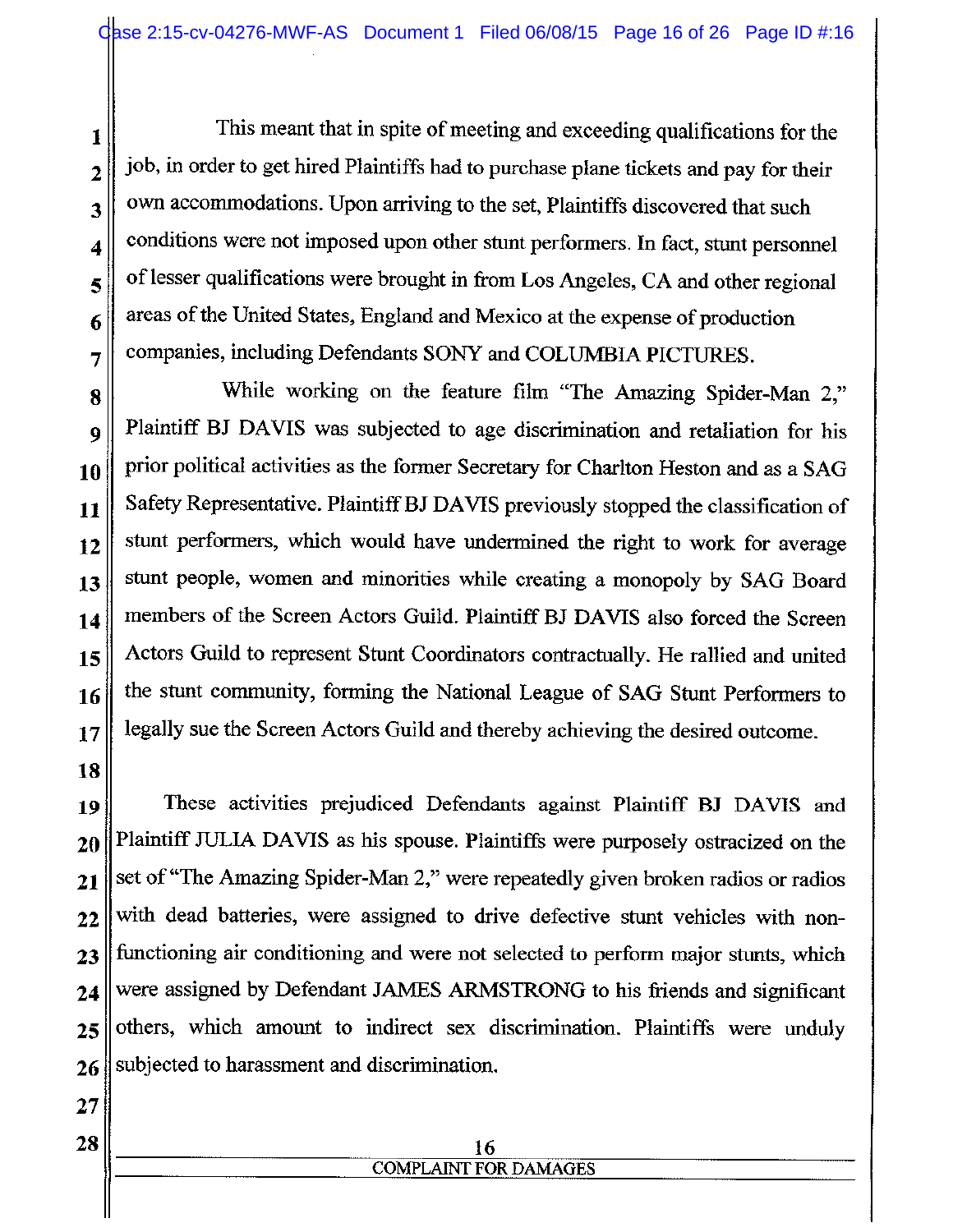Discrimination against Plaintiffs in a hostile workplace escalated to the point  $\mathbf{1}$ of workplace violence, wherein Plaintiff BJ DAVIS was intentionally assaulted by  $\overline{2}$ Defendant JAY CARRADO, based upon directives of Defendant JAMES 3 ARMSTRONG, acting on behalf of Defendants SONY, COLUMBIA, AVI ARAD 4 PRODUCTIONS, ARMSTRONG ACTION and other production companies and 5 entities involved in the filming of "The Amazing Spider-Man 2". This assault 6 caused Plaintiff BJ DAVIS severe, life-altering injuries, requiring several surgeries 7 and causing bodily harm that, according to the treating physicians, may lead to his 8 permanent disability. Plaintiff BJ DAVIS is now temporarily totally disabled, due  $\boldsymbol{9}$ to the severity of the injuries inflicted upon him on the set of the feature film "The 10 Amazing Spider-Man 2." 11

12

Defendants SCREEN ACTORS GUILD, SCREEN ACTORS GUILD 13 PRODUCERS PENSION AND HEALTH PLANS discriminated against 14 Plaintiffs' for Plaintiff BJ DAVIS' prior political and legal activities against SAG, 15 wherein he was able to successfully protect stunt people, women and minorities 16 from unfair classification. In retaliation for Plaintiff's protected activities,  $17$ Defendants **SCREEN ACTORS** GUILD, **SCREEN ACTORS GUILD** 18 PRODUCERS PENSION AND HEALTH PLANS discriminated against Plaintiffs 19 failing to take any action to protect their rights as Screen Actors Guild performers. 20

Furthermore, Defendants SCREEN ACTORS GUILD, SCREEN ACTORS 22 GUILD PRODUCERS PENSION AND HEALTH PLANS aided and abetted 23 Defendants SONY and COLUMBIA PICTURES by incorrectly reporting 24 Plaintiffs' earnings, issuing their residuals to third parties and failing to correct  $25$ glaring errors in reporting of Plaintiffs' earnings in spite of numerous written 26 requests. 27

# **COMPLAINT FOR DAMAGES**

28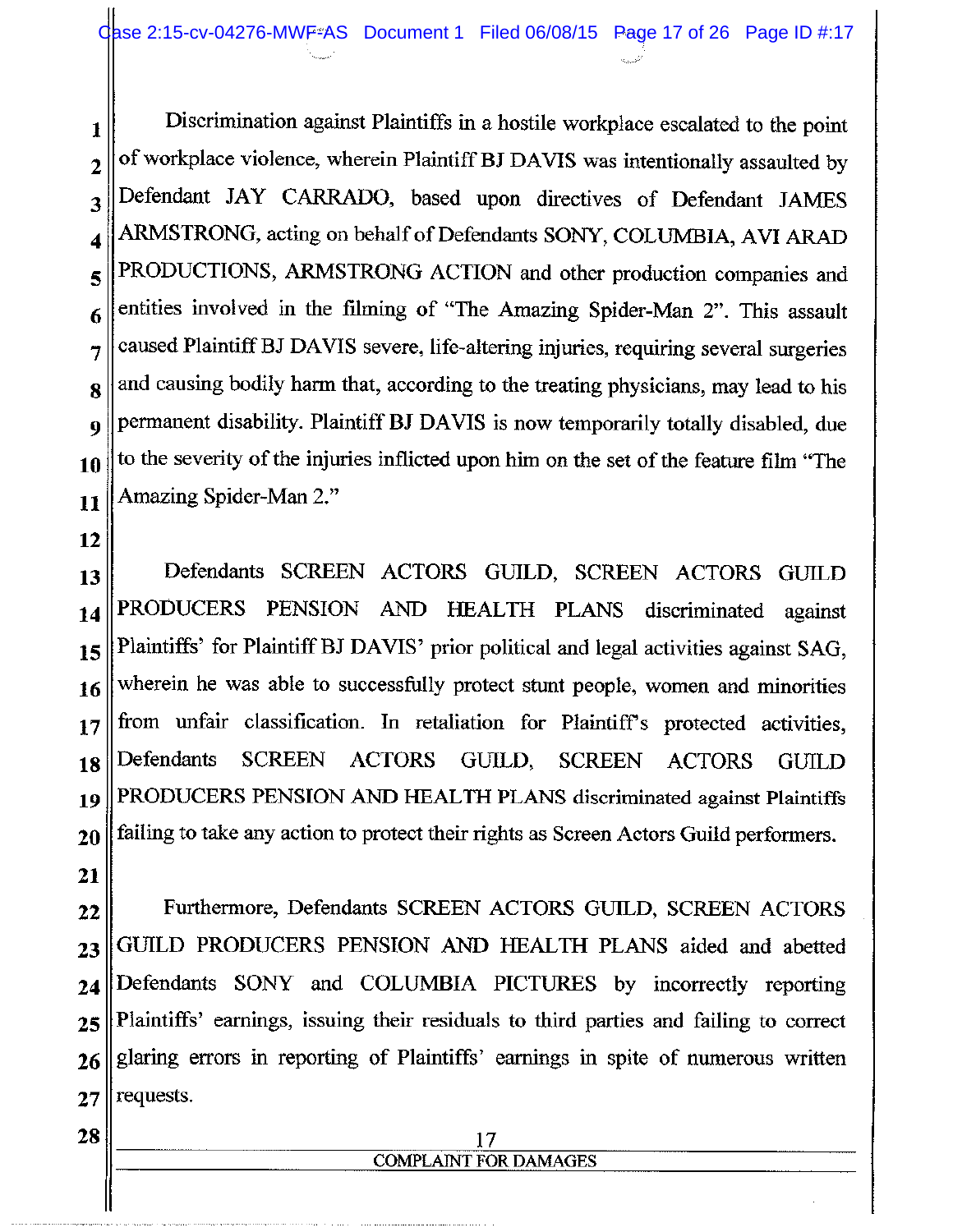Defendant IMDBCOM, INC discriminated against Plaintiffs' and 1 engaged in censorship by repeatedly allowing Defendants SONY and COLUMBIA  $\overline{2}$ PICTURES, their agents and representatives and possibly yet to be identified third 3 parties to unjustly delete Plaintiffs' film credits from the Internet Movie Database 4 online listings, in spite of Plaintiffs' numerous communications, offering 5 undeniable proof of their contractual work on the feature film "The Amazing" 6 Spider-Man 2". Defendant IMDBCOM, INC removed, or allowed third parties to 7 remove, Plaintiffs' earned film credits from database listings, causing their film 8 rankings to plummet and therefore negatively impacting Plaintiffs' good standing 9 as seasoned film professionals. These discriminatory activities caused severe 10 detrimental effect on Plaintiffs' right to work and equal opportunity, by unduly 11 diminishing their standing as successful film professionals. 12

13 14

15

16

17

18

## **SEVENTH CAUSE OF ACTION RETALIATION FOR PROTECTED ACTIVITY**

(By Plaintiffs against Defendants SONY PICTURES ENTERTAINMENT, COLUMBIA PICTURES, ENTERTAINMENT PARTNERS, AVI ARAD PRODUCTIONS, ARMSTRONG ACTION, SCREEN ACTORS GUILD, SCREEN ACTORS GUILD PRODUCERS PENSION AND HEALTH PLANS)

18. 19 Plaintiffs incorporate by reference each and every allegation 20 contained in Paragraphs 1 through 17 as though fully set forth herein. While 21 working on the feature film "The Amazing Spider-Man 2," Plaintiff BJ DAVIS 22 was subjected to retaliation for his prior political activities as the former Secretary 23 for Charlton Heston and as a SAG Safety Representative. Plaintiff BJ DAVIS 24 previously stopped the classification of stunt performers, women and minorities 25 which would have undermined the right to work for average stunt people, while 26 creating a monopoly by SAG Board members of the Screen Actors Guild. 27 Plaintiff BJ DAVIS also forced the Screen Actors Guild to represent Stunt

#### 18 **COMPLAINT FOR DAMAGES**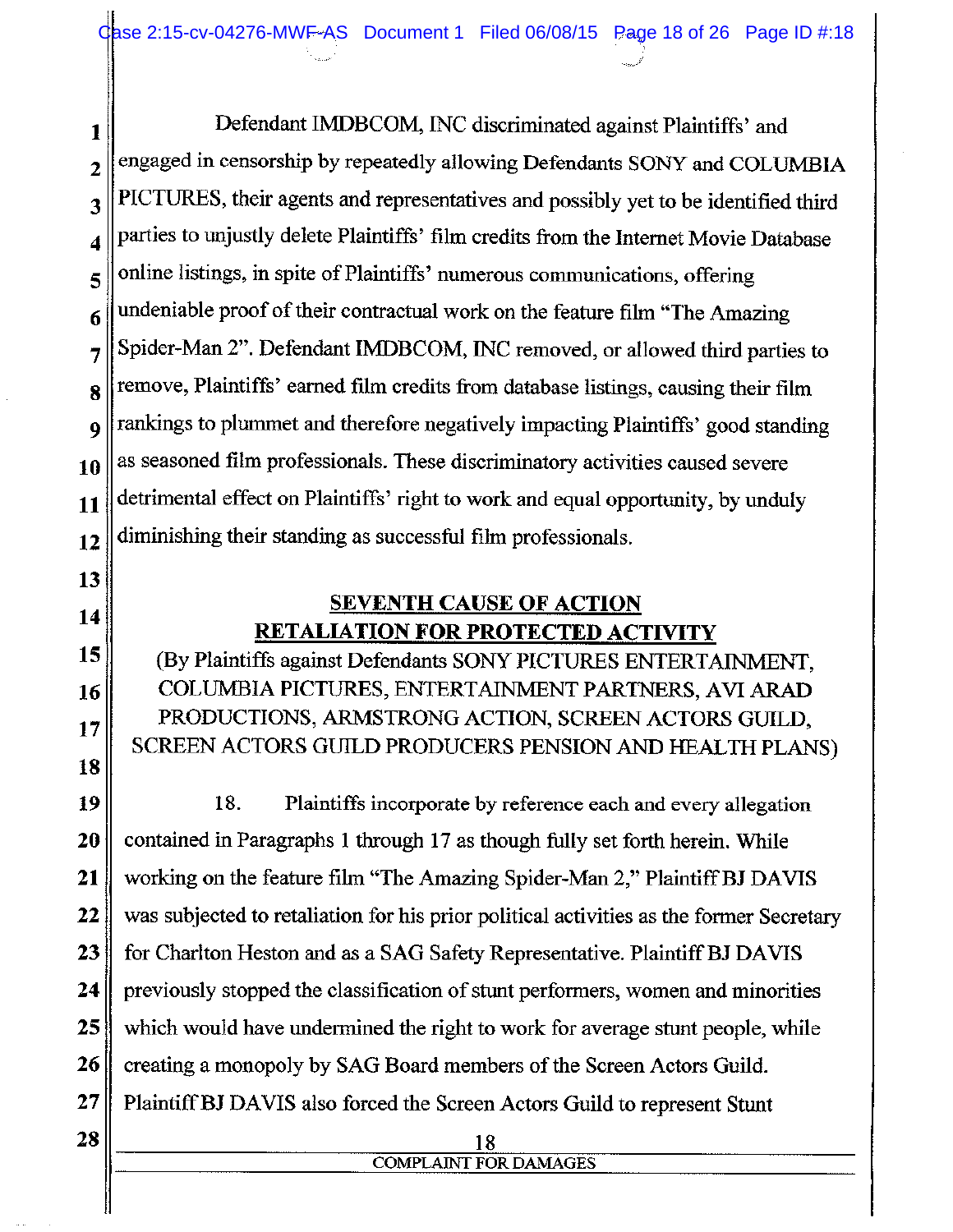Coordinators contractually. He rallied and united the stunt community, forming 1 the National League of SAG Stunt Performers to legally sue the Screen Actors  $\overline{2}$ Guild and thereby achieving the desired outcome. Plaintiffs' lawful activities as a 3 proactive member of the Screen Actors Guild are protected by law against 4 retaliation by unions and employers. 5

Protected activities by Plaintiffs caused Defendants to retaliate against them -6 first, by refusing to hire them, unless they agreed to work "as locals." Retaliatory activities continued when Plaintiffs were purposely ostracized on the set of "The Amazing Spider-Man 2," were repeatedly given broken radios or radios with dead batteries, were assigned to drive defective stunt vehicles with non-functioning air conditioning and were not selected to perform major stunts, which were assigned by Defendant JAMES ARMSTRONG to his friends and significant others. Plaintiffs were unduly subjected to harassment and discrimination.

Retaliation against Plaintiffs in a hostile workplace escalated to the point of workplace violence, wherein Plaintiff BJ DAVIS was intentionally assaulted by Defendant JAY CARRADO, based upon directives of Defendant JAMES ARMSTRONG, acting on behalf of Defendants SONY, COLUMBIA, AVI ARAD PRODUCTIONS, ARMSTRONG ACTION and other production companies and entities involved in the filming of "The Amazing Spider-Man 2". This assault caused Plaintiff BJ DAVIS severe, life-altering injuries, requiring several surgeries and causing bodily harm that, according to the treating physicians, may lead to his permanent disability.

Defendants SONY, COLUMBIA, **AVI ARAD** PRODUCTIONS, ARMSTRONG ACTION also retaliated against Plaintiffs' for reporting the assaults, workplace violence, discrimination and harassment on the set of "The

> 19 **COMPLAINT FOR DAMAGES**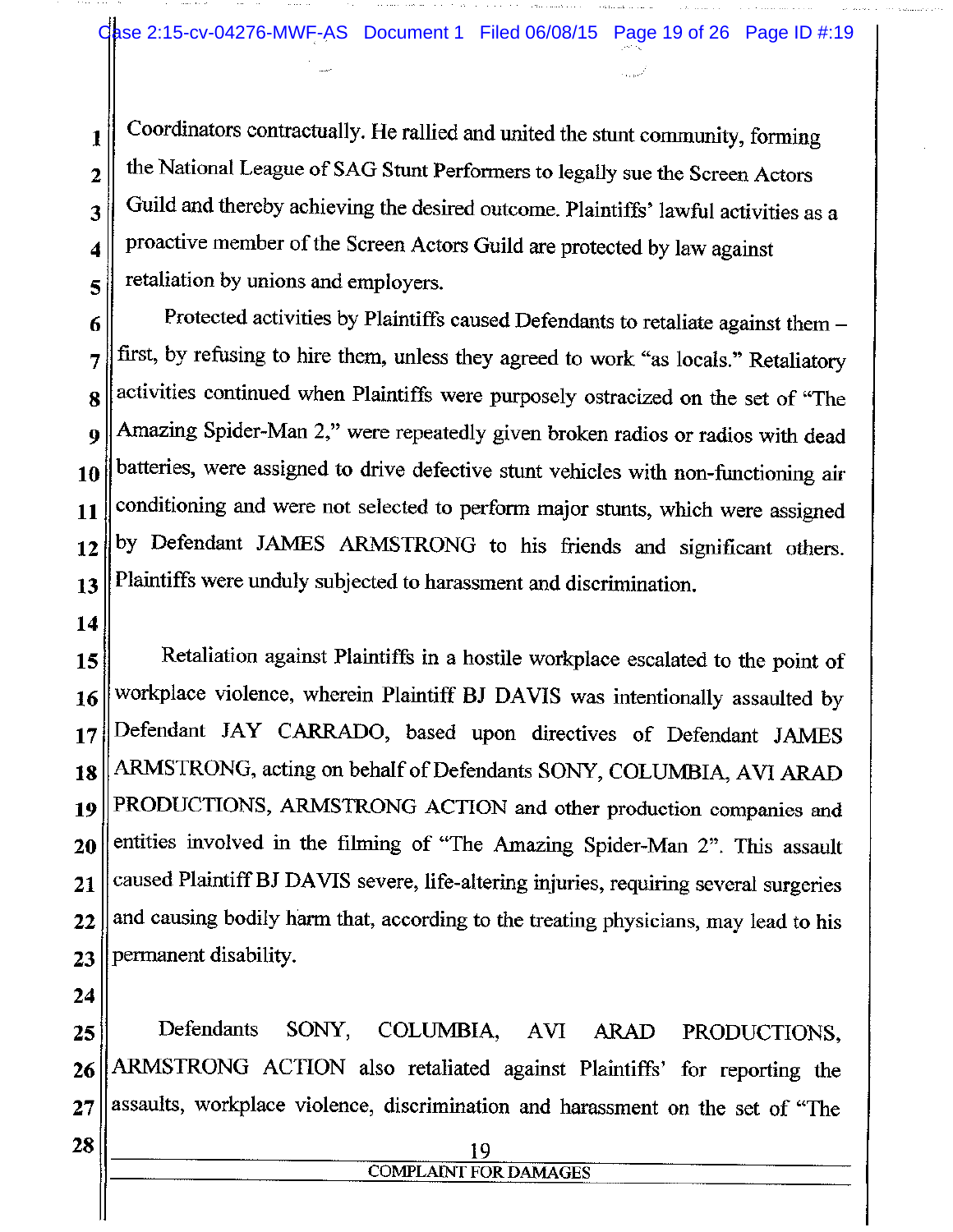Amazing Spider-Man 2" to several governmental and non-governmental agencies.  $\mathbf{1}$ In retaliation for Plaintiffs' protected activities, Defendants refused to compensate  $\overline{2}$ Plaintiff for the medical expenses he incurred and will continue to incur due to the 3 injuries caused by Plaintiffs SONY, COLUMBIA PICTURES, AVI ARAD PRODUCTIONS, ARMSTRONG ACTION and their representatives.

Defendants **SONY PICTURES** ENTERTAINMENT, **COLUMBIA** PICTURES, ENTERTAINMENT PARTNERS, AVI ARAD PRODUCTIONS, ARMSTRONG ACTION also retaliated against Plaintiffs BJ DAVIS and JULIA DAVIS for their complaints to governmental agencies by excluding Defendants from credit listings on the feature film "The Amazing Spider-Man 2", by submitting incorrect earnings, health and welfare contributions to Defendants SCREEN ACTORS GUILD, SCREEN ACTORS GUILD PRODUCERS PENSION AND HEALTH PLANS. In retaliation for Plaintiffs' prior protected activities, Defendants SCREEN ACTORS GUILD, SCREEN ACTORS GUILD PRODUCERS PENSION AND HEALTH PLANS failed to correct this information in their databases, issued residuals to unknown third parties instead of Plaintiff JULIA DAVIS (while refusing to identify the party or parties who improperly received and unlawfully cashed Plaintiff's checks).

In retaliation for Plaintiffs' prior protected activities, Defendants SCREEN ACTORS GUILD, SCREEN ACTORS GUILD PRODUCERS PENSION AND HEALTH PLANS failed to provide proper representation and protection to Plaintiffs, as members in good standing with the Screen Actors Guild.

## **EIGHTH CAUSE OF ACTION HARASSMENT**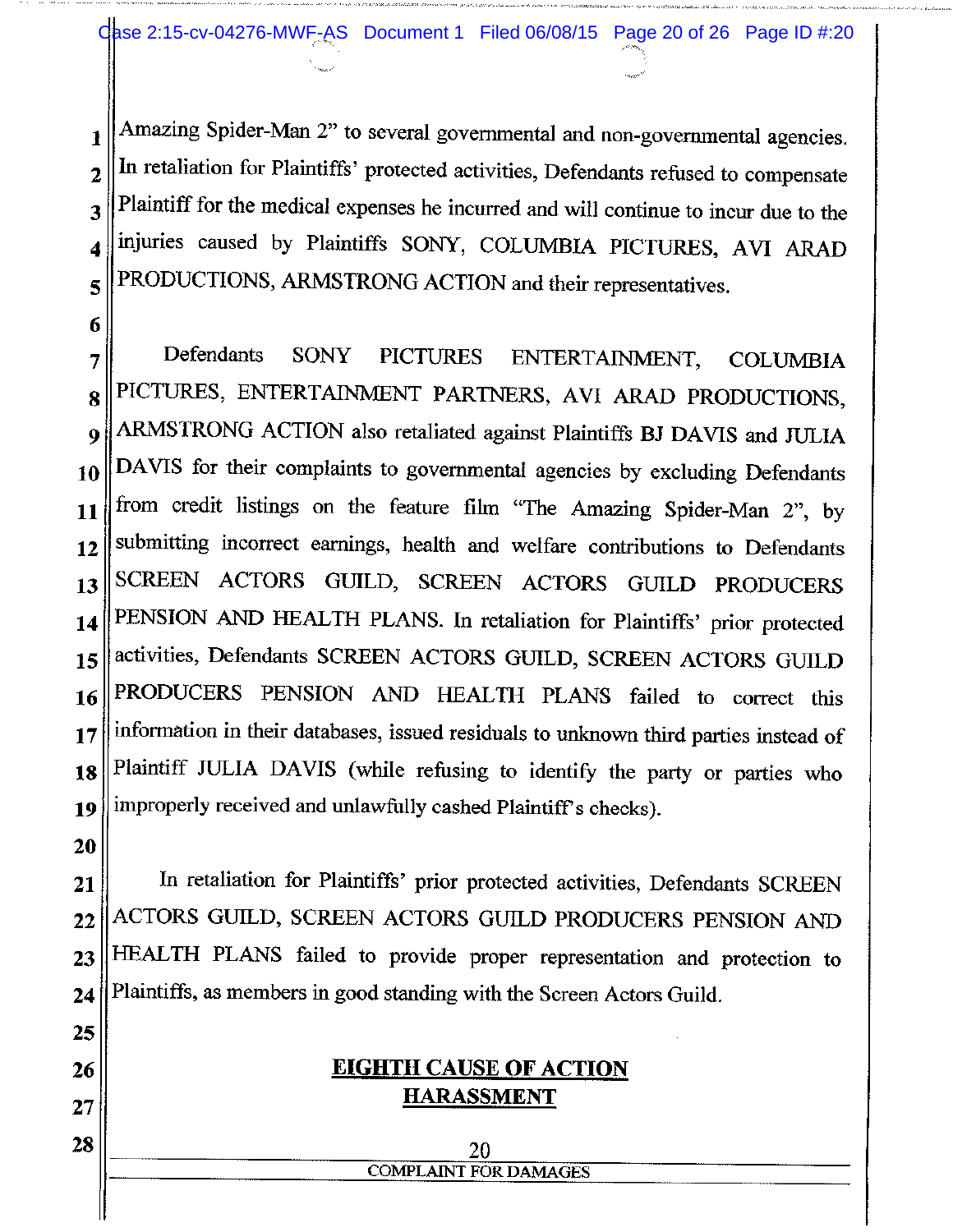(By Plaintiffs against Defendants SONY PICTURES ENTERTAINMENT, COLUMBIA PICTURES, ENTERTAINMENT PARTNERS, AVI ARAD PRODUCTIONS, ARMSTRONG ACTION, SCREEN ACTORS GUILD. SCREEN ACTORS GUILD PRODUCERS PENSION AND HEALTH PLANS, IMDBCOM, INC, JAMES ARMSTRONG and JAY CARRADO)

19. Plaintiffs incorporate by reference each and every allegation contained in Paragraphs 1 through 18 as though fully set forth herein. While working on the feature film "The Amazing Spider-Man 2," Plaintiff BJ DAVIS was subjected to harassment, in retaliation for his protected activities.

These activities prejudiced Defendants against Plaintiff BJ DAVIS and Plaintiff JULIA DAVIS as his spouse, subjecting them to harassment by Defendants. Plaintiffs were purposely ostracized on the set of "The Amazing Spider-Man 2," were repeatedly given broken radios or radios with dead batteries, were assigned to drive defective stunt vehicles with non-functioning air conditioning and were not selected to perform major stunts, which were assigned by Defendant JAMES ARMSTRONG to his friends and significant others. Plaintiffs were unduly subjected to harassment and discrimination.

Harassment against Plaintiffs in a hostile workplace escalated to the point of workplace violence, wherein Plaintiff BJ DAVIS was intentionally assaulted by Defendant JAY CARRADO, based upon directives of Defendant JAMES ARMSTRONG, acting on behalf of Defendants SONY, COLUMBIA, AVI ARAD PRODUCTIONS, ARMSTRONG ACTION and other production companies and entities involved in the filming of "The Amazing Spider-Man 2". This assault caused Plaintiff BJ DAVIS severe, life-altering injuries, requiring several surgeries and causing bodily harm that, according to the treating physicians, may lead to his permanent disability. Plaintiff BJ DAVIS is now temporarily totally disabled, due

#### 21 **COMPLAINT FOR DAMAGES**

1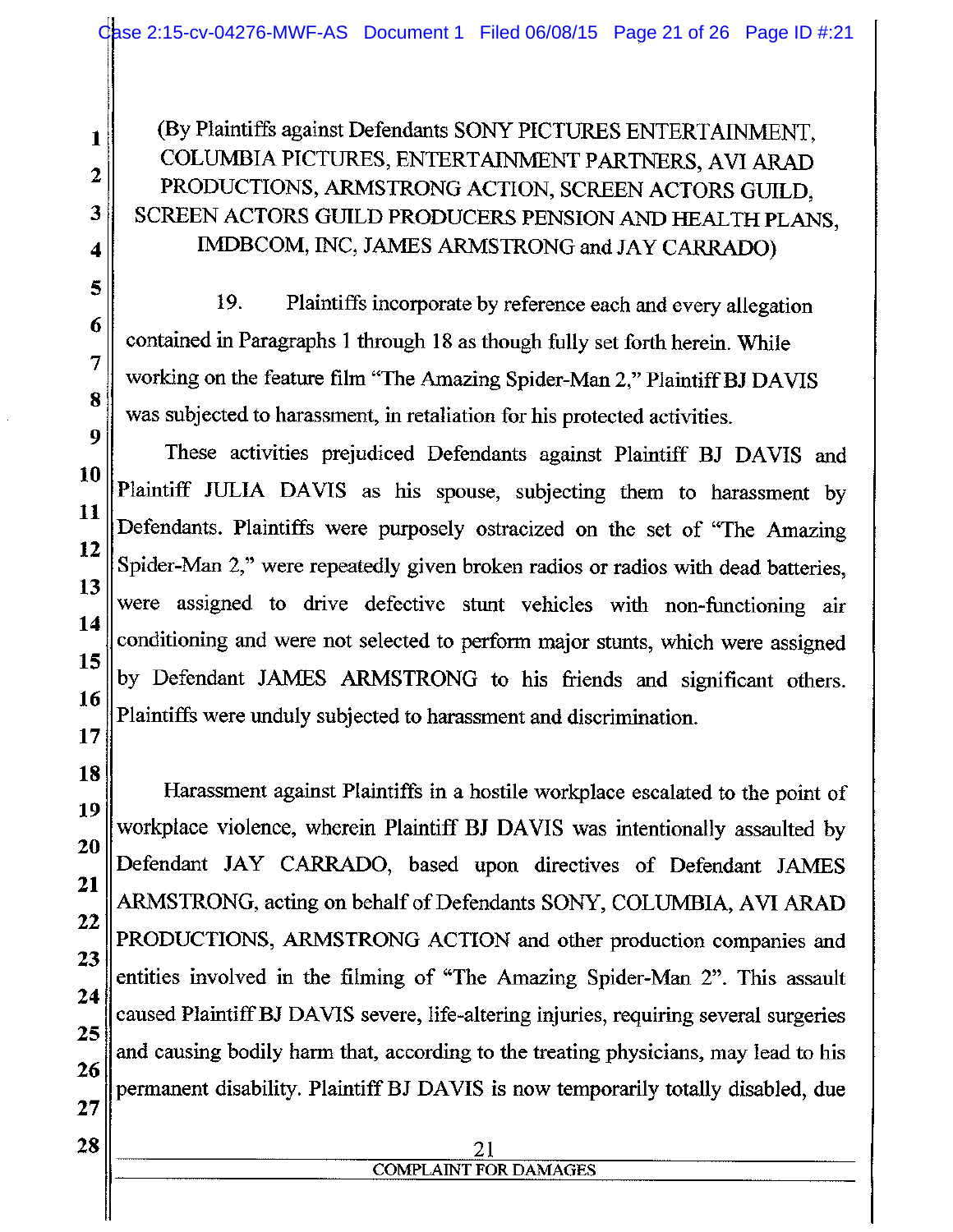to the severity of the injuries inflicted upon him on the set of the feature film "The  $\mathbf{1}$ Amazing Spider-Man 2."  $\overline{2}$ 

Plaintiffs were subsequently harassed by Defendants SCREEN ACTORS GUILD, SCREEN ACTORS GUILD PRODUCERS PENSION AND HEALTH PLANS, who failed to correct deliberately erroneous pension and health contributions reported with respect to Plaintiffs by Defendants SONY PICTURES ENTERTAINMENT, **COLUMBIA** PICTURES, **ENTERTAINMENT** PARTNERS, AVI ARAD PRODUCTIONS, ARMSTRONG ACTION.

Plaintiffs were also harassed by Defendant IMDBCOM, INC, who repeatedly removed Plaintiffs' earned film credits from the Internet Movie Database, ignored Plaintiffs requests for correction and deliberately, artificially lowered Plaintiffs' database rankings, undermining their standing as reputable, seasoned film professionals.

## **NINTH CAUSE OF ACTION DENIAL OF MEDICAL TREATMENT**

(By Plaintiffs against Defendants SONY PICTURES ENTERTAINMENT, COLUMBIA PICTURES, ENTERTAINMENT PARTNERS, AVI ARAD PRODUCTIONS, ARMSTRONG ACTION, SCREEN ACTORS GUILD. SCREEN ACTORS GUILD PRODUCERS PENSION AND HEALTH PLANS)

20. Plaintiffs incorporate by reference each and every allegation contained in Paragraphs 1 through 19 as though fully set forth herein. On or about June 8, 2013 in New York, New York, at approximately 8:00 PM, Plaintiff BJ DAVIS was targeted to be intentionally, selectively and maliciously blind-sided by Defendant

# **COMPLAINT FOR DAMAGES**

28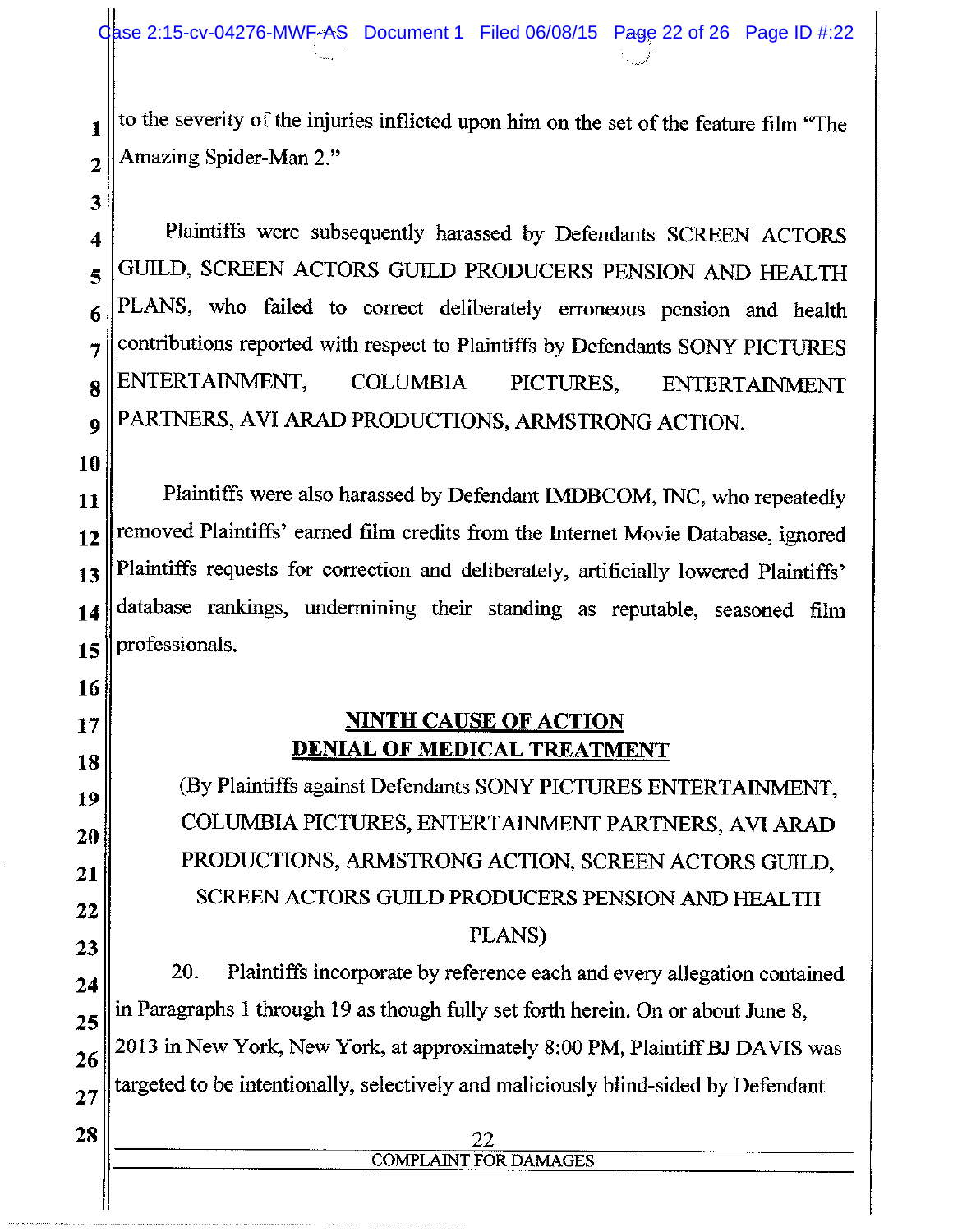JAY CARRADO, with an attempted clothesline tackle at full, running, body speed  $\mathbf{1}$ in a collision for a scene that was choreographed and designated with no physical  $\overline{2}$ contact, impact or stunts. 3

This assault/ instance of workplace violence took place in a looting scene for 4 the feature film "The Amazing Spider-Man 2", an Exterior Night Scene, practical 5 grocery store location. Plaintiff BJ DAVIS had no prior knowledge of this assault 6 that was covertly planned by Defendants JAY CARRADO and JAMES 7 ARMSTRONG in advance. A hostile and dangerous workplace had been created 8 to ambush Plaintiff BJ DAVIS, who was unaware that Defendants JAY  $\boldsymbol{9}$ CARRADO and JAMES ARMSTRONG sought to willfully, maliciously and 10 intentionally damage and injure Plaintiff. 11

Even more telling is the fact that Defendant JAY CARRADO was instructed 12 by Defendant JAMES ARMSTRONG to attack Plaintiff BJ DAVIS during the 13 filming just off-camera, which further elucidates the fact that the said attack was 14 not part of any "action" or "stunt" sequence. 15

Defendants SONY PICTURES ENTERTAINMENT, COLUMBIA 16 PICTURES, AVI ARAD PRODUCTIONS, ARMSTRONG ACTION failed to 17 provide a safe working environment for Plaintiffs. After Plaintiff BJ DAVIS was 18 severely injured (including but not limited to collar bone fracture, rotator cuff 19 tears, vertebrae compression and pinched nerves), SONY PICTURES 20 ENTERTAINMENT, COLUMBIA PICTURES, ENTERTAINMENT 21 PARTNERS, AVI ARAD PRODUCTIONS, ARMSTRONG ACTION failed to 22 provide him with any medical aid or assistance for the injuries incurred during the 23 filming of "The Amazing Spider-Man 2", heralded as being the most expensive 24 feature film ever made with a budget of \$250,000,000.00 dollars.. 25

Plaintiff sought medical treatment (including rotator cuff surgery which was 26 already performed and additional outstanding surgeries), providing doctors' reports 27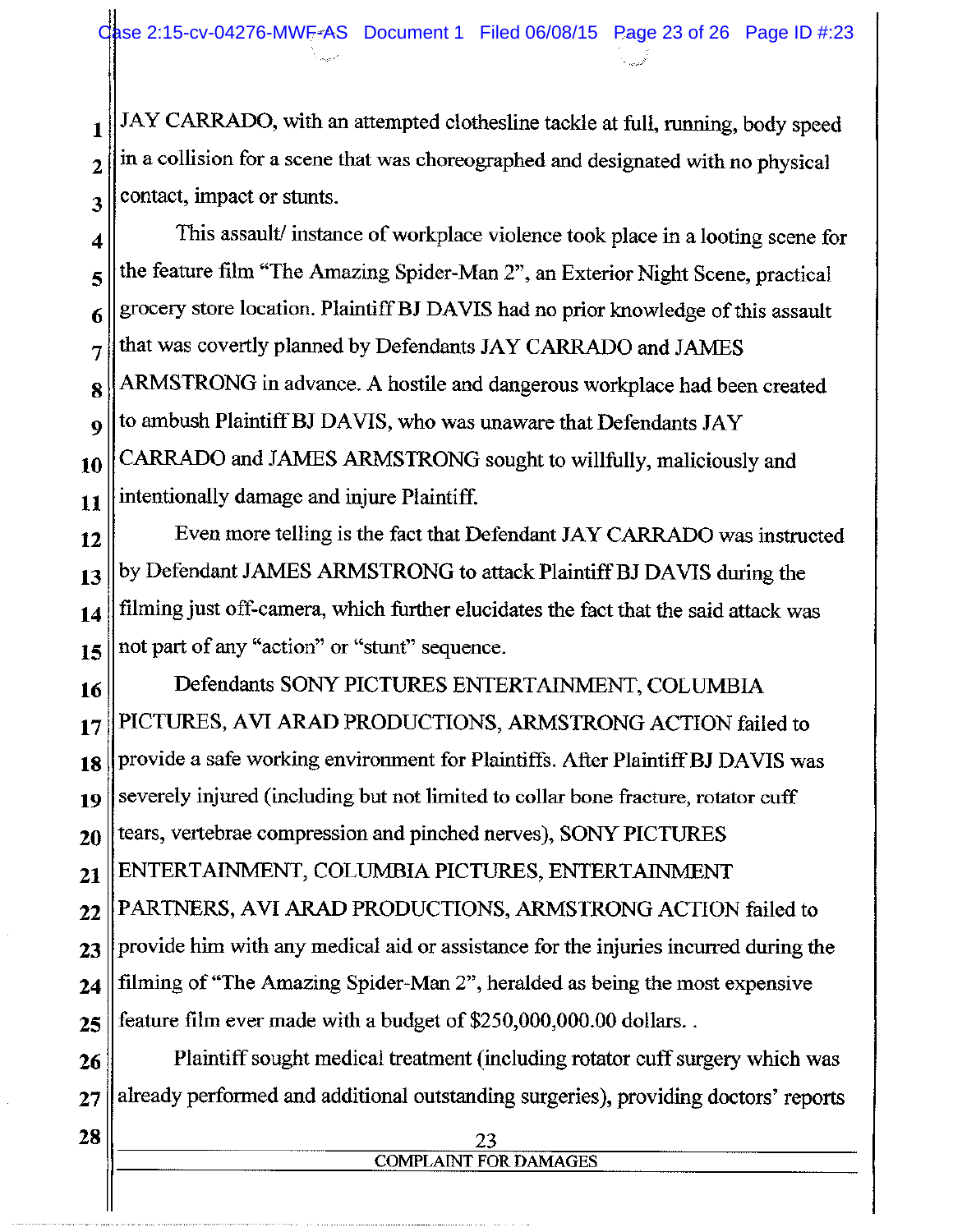Clase 2:15-cv-04276-MWF-AS Document 1 Filed 06/08/15 Page 24 of 26 Page ID #:24

and requests to reimbursement to Defendants SONY PICTURES 1

ENTERTAINMENT and COLUMBIA PICTURES. Defendants failed to provide  $\overline{2}$ any medical treatment to Plaintiff BJ DAVIS and refused to reimburse him for the 3 medical expenses Plaintiff incurred in the process of seeking and undergoing  $\overline{\mathbf{4}}$ medical treatment (including but not limited to rotator cuff surgery). Defendants 5 SONY PICTURES ENTERTAINMENT and COLUMBIA PICTURES are directly 6 responsible for the actions of Defendant JAMES ARMSTRONG as the Stunt 7 Coordinator acting on behalf of the above-mentioned Defendant companies on the 8 set of "The Amazing Spider-Man 2" and the intentional assault that he maliciously Q arranged against Plaintiff BJ DAVIS, which caused severe, debilitating injuries. 10

Defendants SCREEN ACTORS GUILD, SCREEN ACTORS GUILD 11 PRODUCERS PENSION AND HEALTH PLANS have thwarted and denied  $12$ Plaintiffs attempts to receive adequate medical care and financial support, denying 13 insurance payment for the rotator cuff surgery Plaintiff BJ DAVIS underwent, 14 when he was unable to obtain surgeries and other urgently-needed medical 15 treatment from Defendants SONY PICTURES ENTERTAINMENT, COLUMBIA 16 PICTURES and ENTERTAINMENT PARTNERS. As the result, Plaintiff BJ  $17$ DAVIS' credit rating and financial standing has been undermined, as he was 18 charged in excess of \$45,776.45 by the medical care providers for the rotator cuff 19 surgery, in addition to other mounting medical expenditures that none of the 20 Defendants are covering, in spite of their legal, ethical and contractual obligations 21 to do so. 22

- ////////// 23
- $\frac{1}{1}$ 24
- /////////  $25$
- $11111111$ 26
- $1111111$  $27$
- 28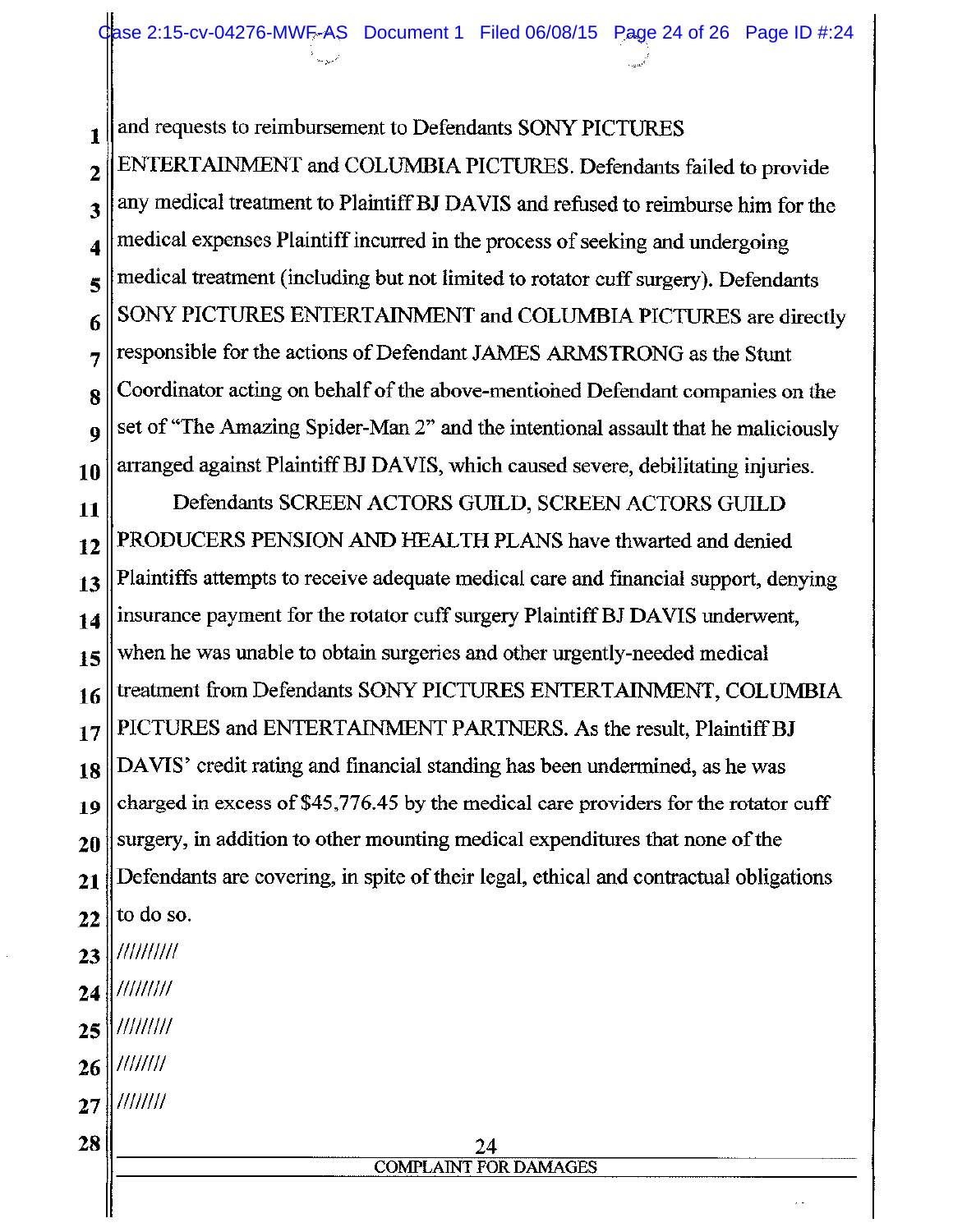| 1                 | WHEREFORE, Plaintiffs demand judgment as follows:                      |  |  |
|-------------------|------------------------------------------------------------------------|--|--|
| 2                 | As to the First through Ninth Causes of Action;                        |  |  |
| 3                 |                                                                        |  |  |
| 4                 | 1. General damages in excess of \$20,000,000.00; and                   |  |  |
| 5                 | 2. Special damages for loss of earnings, medical expense, lifetime     |  |  |
| 6                 | medical care.                                                          |  |  |
| 7                 |                                                                        |  |  |
| 8<br>9            | 3. Punitive and exemplary damages.                                     |  |  |
| 10                |                                                                        |  |  |
| 11                | 4. Reasonable court filing fees and attorney fees.                     |  |  |
| 12                |                                                                        |  |  |
| 13                | 5. For pain and suffering, emotional stress and duress;                |  |  |
| 14                |                                                                        |  |  |
| 15                | 6. For costs of suit;                                                  |  |  |
| 16                |                                                                        |  |  |
| 17                | 6. For interest; and                                                   |  |  |
| 18                |                                                                        |  |  |
| 19                | 7. For such additional and further relief that the court may deem just |  |  |
| 20                | and proper.                                                            |  |  |
| 21                |                                                                        |  |  |
| 22                | <b>DEMAND FOR JURY TRIAL</b>                                           |  |  |
| 23                |                                                                        |  |  |
| 24                | Plaintiffs JULIA DAVIS and BJ DAVIS hereby request a jury trial.       |  |  |
| 25                |                                                                        |  |  |
| 26                |                                                                        |  |  |
| $\boldsymbol{27}$ |                                                                        |  |  |
| 28                | 25                                                                     |  |  |
|                   | <b>COMPLAINT FOR DAMAGES</b>                                           |  |  |